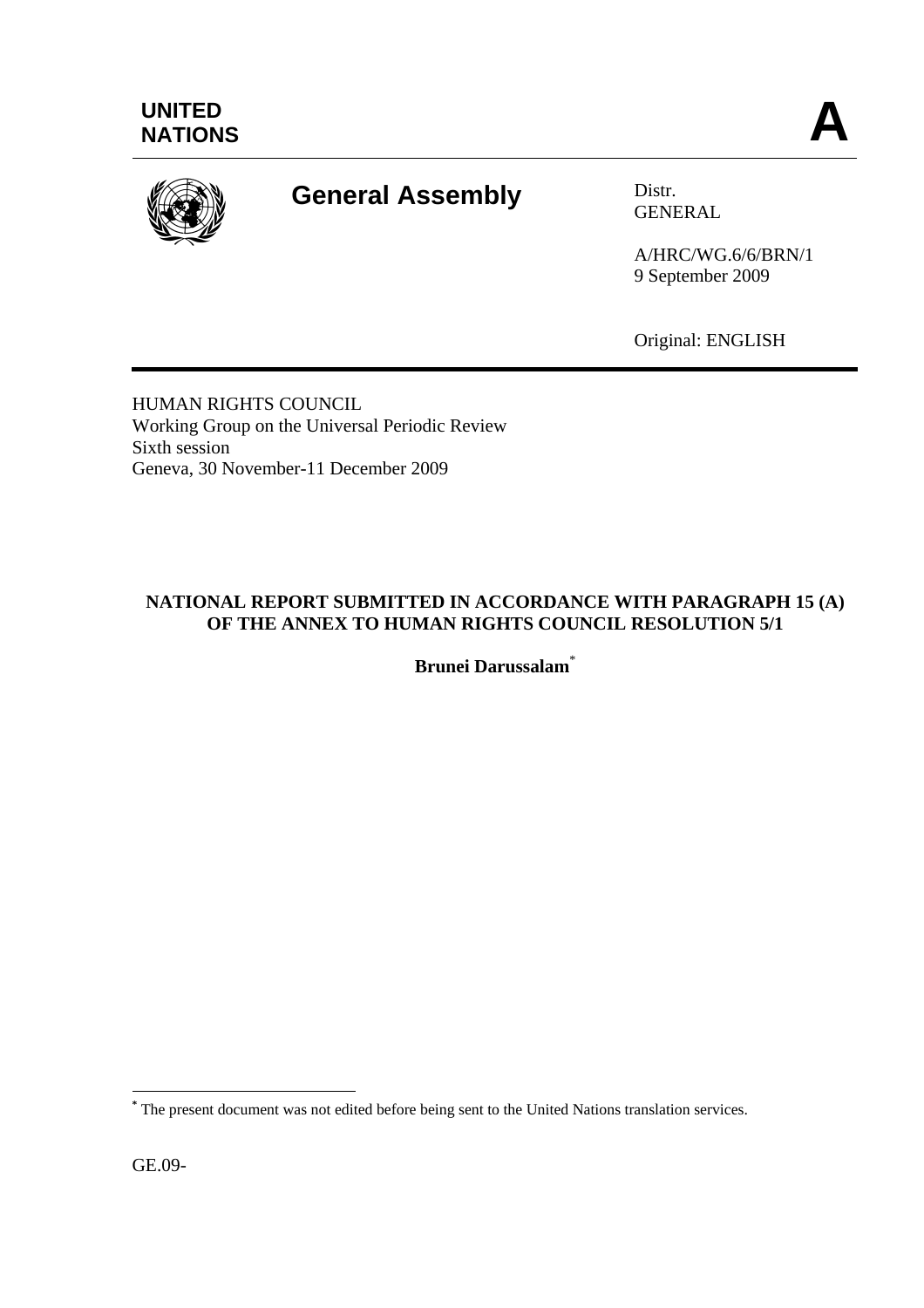## **I. METHODOLOGY**

1. The national report of Brunei Darussalam for the Universal Periodic Review (UPR) was prepared in accordance with the general guidelines on the preparation of information for the UPR A/HRC/6/L.24. The report was compiled after extensive consultations with relevant government agencies and also non-governmental organisations with the following actions:

- *Establishment of an Inter-Agency Expert Group*<sup>1</sup> (*IAEG*) set up in April 2008 and facilitated by the Ministry of Foreign Affairs and Trade. The main task is to prepare the National Report for the Human Rights Council – Universal Periodic Review. Members of the Expert Group include Prime Minister's Office, Attorney General's Chambers, Ministry of Foreign Affairs and Trade, Ministry of Education, Ministry of Religious Affairs, Ministry of Home Affairs, Ministry of Health, Ministry of Development and Ministry of Culture, Youth and Sports.
- *Information Gathering –* Drafting of the national report began in May 2008 through regular meetings among members of the Inter-Agency Expert Group as well as relevant agencies. Briefings and consultations were conducted with relevant nongovernmental organisations and civil societies that are active in promoting welfare and rights of the people.
- *Information Sharing* Basic details on HRC-UPR was shared through the Ministry of Foreign Affairs and Trade's website www.mfa.gov.bn and any enquiries could be sent to the email address brunei-upr@mfa.gov.bn.

## **II. COUNTRY PROFILE**

2. Brunei Darussalam achieved its full independence on 1 January 1984. It is situated on the north-west coast of the island of Borneo with a total area of 5,765-sq. km. and a coastline of about 161-km along the South China Sea. Brunei Darussalam is divided into four districts namely Brunei-Muara, Tutong, Belait and Temburong. Bandar Seri Begawan is the capital city that covers an area of about 16 sq. km.

3. As of 2008, the country has a total population of 398,000, including 127,410 expatriates, with an average growth of 2.1 per cent per annum (Annex I). Brunei Darussalam is a multiethnic society with 67 per cent Malays<sup>2</sup>, 22 per cent other Indigenous groups<sup>3</sup> and 11 per cent Chinese. Islam is the official religion of Brunei Darussalam while other religions are also practised. Although Malay is the official language, English is widely spoken. Other languages, which are also spoken by the respective communities, include Mandarin (as well as various Chinese dialects such as Hokkein, Hakka and Cantonese), Dusun, Iban, Hindi and Tamil.

4. In 2008, Brunei Darussalam has identified its long-term development framework over the next 30 years under "*Wawasan Brunei 2035*" (Brunei Vision 2035). Among others, it aims to be among the top 10 countries in the world with a dynamic economy, sustainable per capita income, educated and well skilled people. To fulfil the targets of the Vision, eight (8) strategies have been identified that include sectors in education, economy, security, institutions development, local business development, infrastructure development, environment and social guarantees.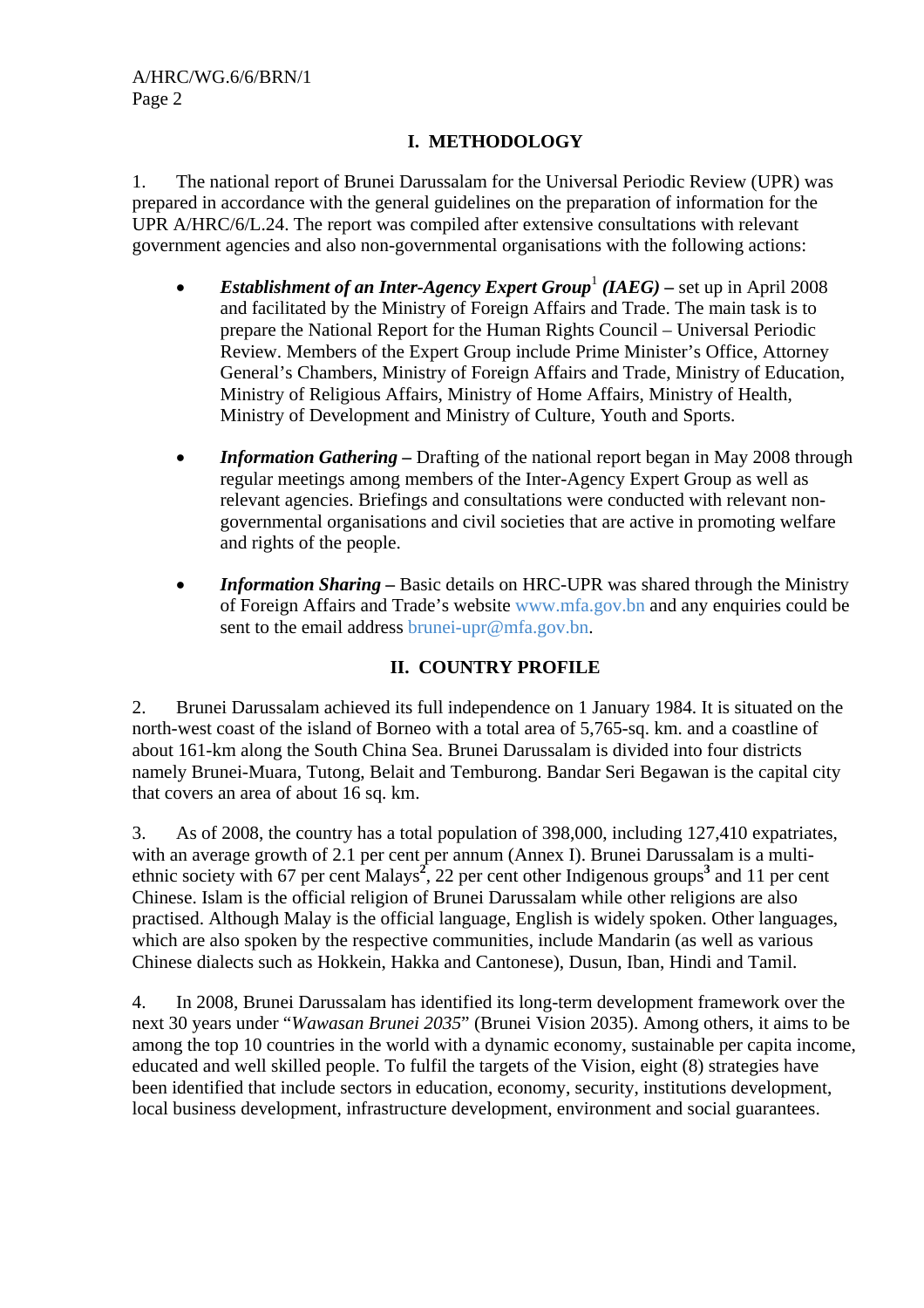5. On education, the country's youth will be educated and taught skills to face modern world challenges. With regard to economy, there will be jobs for people and wider business opportunities also for small and medium enterprises (SME). The field of security will ensure Brunei Darussalam's political stability and uphold its sovereignty. The government will maintain top governance levels in the public and private sectors and development institutions. Structure Development will ensure the government and private investments in world class infrastructure development particularly in the field of education, health and industry. Under social guarantees, people will get proper care while the environment will be protected.

#### **III. INSTITUTIONAL AND LEGAL PROVISIONS**

#### **A. The Constitution**

6. Brunei Darussalam's first written Constitution came into force on 29 September 1959, enabling it to achieve self-government. It also formed the initial step towards the country achieving full independence in 1984. Since then, the Constitution has been subject to several amendments, particularly, in 1984 and 2004. On 15 July 2003, a Committee was established to review the Constitution and the laws of the country to keep abreast of the changing environment. The amendments, among others, were aimed at improving the effectiveness of the relationship between the Government and the people as well as ensuring good governance.

7. The amendments made to the Constitution in 2004 also led to the revival of the Legislative Council on 15 July 2004. The Constitution provides that the Legislative Council shall consist of not more than forty-five (45) Members and shall meet at least once a year. On 6 September 2004, twenty-one (21) Legislative Council members were appointed. On 2 September 2005, the membership was expanded to twenty-nine (29) members including His Majesty the Sultan and Yang Di-Pertuan as the Prime Minister, Ministers (13), titled persons (3), people of distinction (7) as well as district representatives (5).

8. His Majesty is assisted and advised by six (6) Councils, namely, the Privy Council, the Religious Council, the Council of Ministers, the *Adat Istiadat* Council, the Legislative Council and the Council of Succession. The Council of Ministers is appointed and presided over by His Majesty and handles executive matters; the Privy Council advises His Majesty on the appointment of persons to customary ranks, titles, honours and dignitaries; the Religious Council advises on religious matters; the *Adat Istiadat* Council advises His Majesty on matters relating to State custom; the Legislative Council handles legislative matters and the Council of Succession determines the succession to the throne if the need arises.

9. At the local level, the people are represented by their respective "*Penghulus***<sup>4</sup>** " (who head "*mukims***<sup>5</sup>** "*),* "*Ketua Kampungs*" (Heads of Villages) and the heads of longhouses. The village leaders and heads of longhouses are elected by the residents themselves in their respective areas, and these leaders have responsibility for and over their respective communities' welfare and wellbeing. Any concerns which cannot be resolved are brought to the attention of either the respective District Officers of the local village, the Consultative Council<sup>6</sup>, or of the Legislative Council by the appointed District Representatives.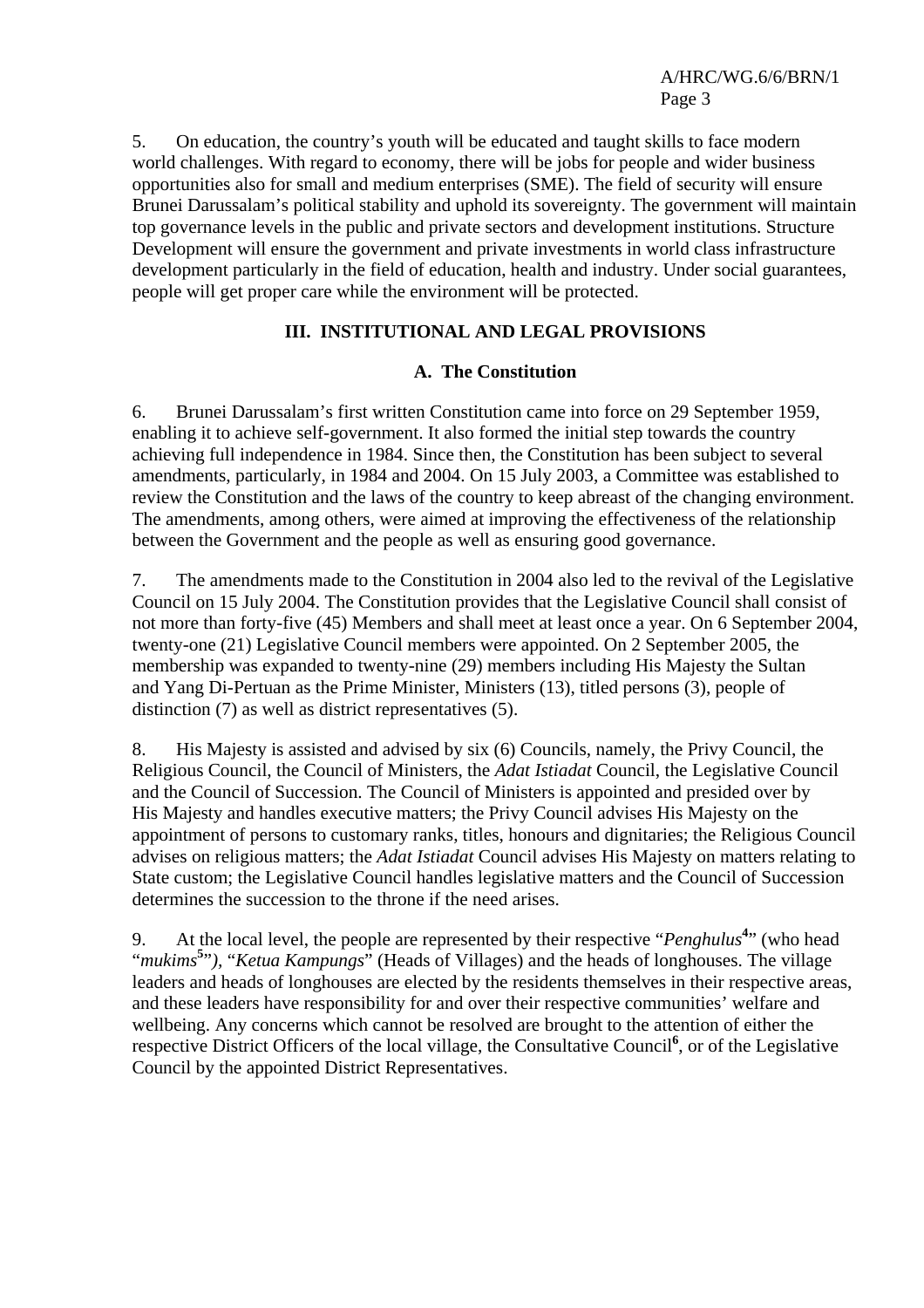## **B. Authorities**

## **1. Executive Authority**

10. The executive authority shall be exercised by His Majesty. In the discharge of such executive authority, His Majesty may appoint any number of Ministers or Deputy Ministers, who shall be responsible solely to His Majesty for the exercise of executive authority and who shall assist and advise His Majesty in the discharge of His Majesty's executive authority. His Majesty is the Prime Minister, the Minister of Defence and Minister of Finance.

## **2. Legislative Council**

11. The Legislative Council represents the country's formal consultative structure which allows its people to communicate and consult with the Government on various areas on the development of Brunei Darussalam. This Council is one of the platforms in which the interests of the people and the country are safeguarded and preserved. Under Article 29 of the Constitution, and subject to Article 30 of the Constitution, any person (other than a Regent) who is a citizen of Brunei Darussalam and who has attained the age of 21 years shall be qualified to be a Member of the Legislative Council.

12. The Legislative Council is also a member of the ASEAN Inter-Parliamentary Assembly (AIPA). It was admitted on 4 August 2009 during the  $30<sup>th</sup>$  AIPA General Assembly in Pattaya, Thailand. The admission of the Legislative Council in AIPA will promote greater understanding, cooperation and close relations among the Legislative Council, the Parliaments of other ASEAN Member States as well as other parliamentary organisations.

#### **3. Judicial Authority**

13. Brunei Darussalam's legal system is based on the English Common Law. Bruneians enjoy the benefit of an independent, fair and efficient judiciary. The laws of Brunei Darussalam comprise of written judgments and legislation enacted by His Majesty and the Legislative Council. Judicial power is vested in Her Britannic Majesty's Privy Council, the Supreme Court, the Intermediate Courts, the Subordinate Courts and the Syariah Courts. The Supreme Court comprises the Court of Appeal and the High Court. The Subordinate Courts comprise the Courts of Magistrates.

## **4. The Supreme Court**

14. The Supreme Court has competence over all criminal and civil matters, commercial matters such as bankruptcy and companies' winding up, as well as over matters of personal status of non-Muslims.

#### **5. The Syariah Courts**

15. The Syariah Courts consist of Syariah Appeal Court, the Syariah High Court and the Syariah Subordinate Court. These courts have such jurisdiction, powers, duties and authority as are conferred by the Syariah Courts Act (Cap 184) as well as any other written law. The Syariah Courts have both criminal and civil jurisdiction. In its criminal jurisdiction, the Syariah High Court has the power to try any offence punishable under any written law creating Syariah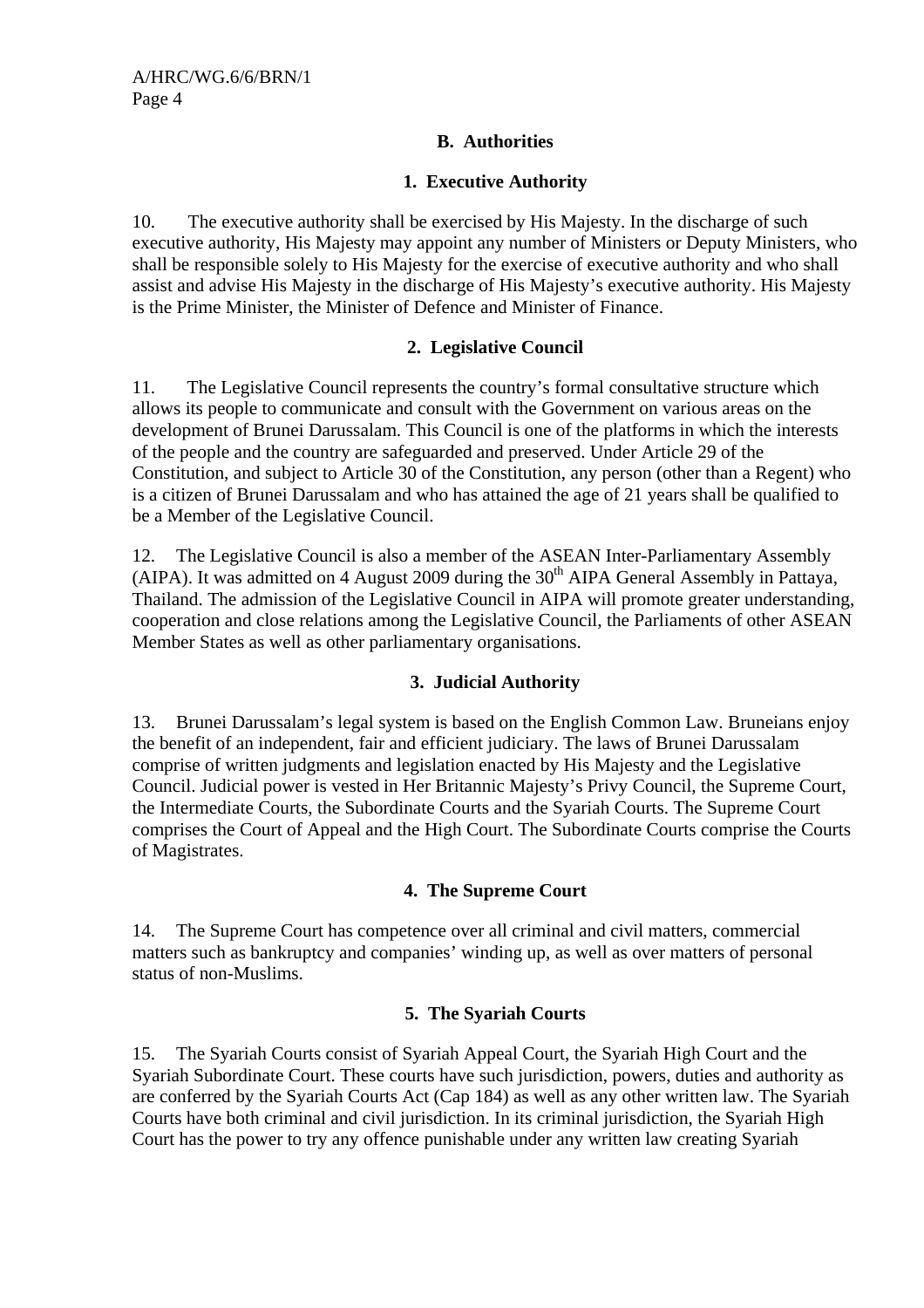criminal offences, relating to Islamic family law or conferring on the Syariah High Court jurisdiction to try any offence. In its civil jurisdiction, it hears and determines all actions and proceedings relating to Islamic matrimonial and family matters, including maintenance of dependents, guardianships, wills and any other matters in respect of which jurisdiction is conferred under any written law.

#### **6. Government Agencies**

16. The Government of Brunei Darussalam recognises the importance of promoting and protecting human rights. The main agencies dealing with such responsibilities are the Prime Minister's Office; Attorney General's Chambers; Ministry of Foreign Affairs and Trade; Ministry of Home Affairs; Ministry of Religious Affairs; Ministry of Health; Ministry of Development; Ministry of Education and Ministry of Culture, Youth and Sports.

17. In addition, a Ministerial level National Council on Social Issues<sup>7</sup> was established in April 2008. The main functions of the Council are to identify social issues, promulgate new legislation or amend existing legislation pertaining to these social issues, and to co-ordinate with the relevant agencies in ensuring their implementation. The Council is chaired by the Minister of Culture, Youth and Sports. Members of the Council include the Ministers of Education, Religious Affairs, Finance and Home Affairs, the Chairman of the Sultan Haji Hassanal Bolkiah Foundation as well as the Deputy Minister from the Prime Minister's Office. Special Committees were also set up under the Council namely, Special Committee on Poverty; Special Committee on Women and Family Institution; Special Committee on Persons with Disabilities and the Aged.

#### **C. Domestic Legislation and Policy**

18. There are also various legislations which are enforced in Brunei Darussalam to ensure the promotion and protection of human rights, including safeguarding the welfare of all, especially women and children in the country. These include:

- **Children Order 2000** stipulates provisions for the care and protection of children. This Order, among others, specifically establishes Action Team on Child Abuse. It enumerates situations where a child is in need of protection, such as, if the child is in a substantial risk that he/she will be physically injured or emotionally injured or sexually abused by his/her guardian. In addition, it provides provisions on offences in relation to the health and welfare of children which include ill-treatment, neglect, exposure and abandonment of children. The Order also criminalises begging or any illegal activities; acts of leaving a child without reasonable supervision; and trafficking in children.
- **Children and Young Persons Order 2006** has been gazetted and will replace the Children Order 2000 once it comes into force. This Order provides for the protection and rehabilitation of children and the establishment of the Juvenile Courts and Action Teams on Child Protection. The latter has been enumerated for the purposes of co-ordinating locally-based services to families, children and young persons in cases where children or young persons are or are suspected of being in need of protection. To ensure that children are protected whilst under police custody, this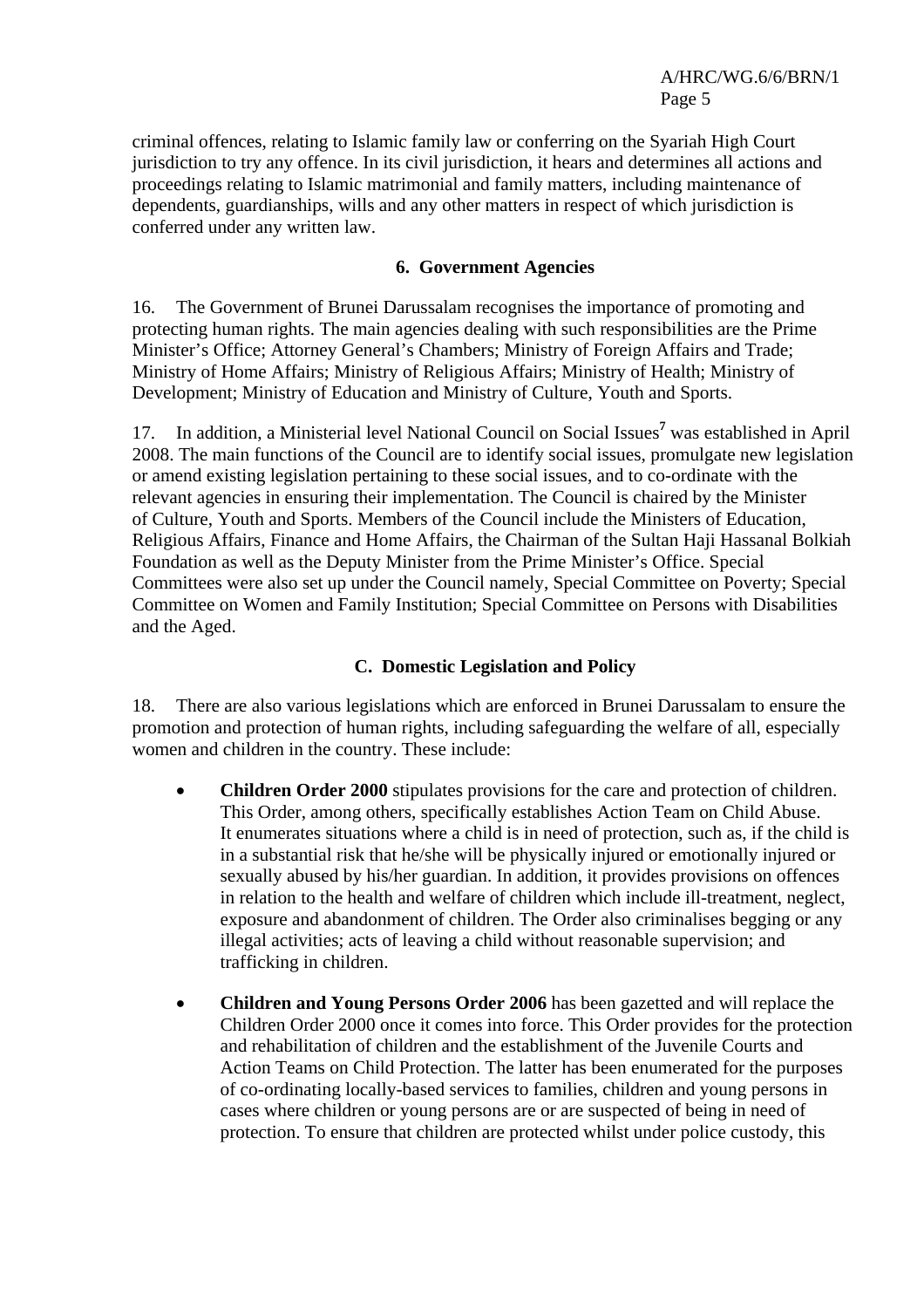Order prohibits them from being associated with adult offenders. It also ensures protection of their identity in any court proceedings.

- **Childcare Centres Order 2006** regulates the registration, supervision and inspection of Childcare Centres, to ensure that the well-being, health and safety of every child under the childcare centres are given the utmost priority. The Department of Community Development is the licensing authority for Childcare Centres and coordinates the registration process with all relevant government agencies.
- **Dana Pengiran Muda Mahkota Al-Muhtadee Billah for Orphans (Cap 185**) provides for the establishment of a fund or *Dana* to render assistance to orphans in order to enable them to obtain proper upbringing, guidance and education, and ensure that they continue to be a part of the community. The benefit or assistance may be granted to any orphan who is in resident in Brunei Darussalam regardless of citizenship, race or religion.
- **The Old Age and Disability Pensions Act (Cap 18)** provides for pecuniary payments by way of old age pensions, pensions for blind persons, allowances for dependants of persons who are suffering from Hansen's disease and lunatics, disability pensions and such other pensions and allowances as may be prescribed.
- **Trafficking and Smuggling of Persons Order 2004** is an Order to criminalise the activities of human trafficking, human smuggling and exploitation of the trafficked persons. It also criminalises children trafficking in that any person who recruits, transports, transfers, harbour or receives a child by any means for the purposes of exploitation shall be guilty of an offence. The Women and Girls Protection Act (Cap 120) also criminalises the trafficking of women and girls.
- **Women and Girls Protection Act (Cap 120)** gives protection for women and girls by stipulating provisions that criminalises any acts that may harm and endanger them, including the following acts:
	- Selling or hiring women and girls for the purpose of prostitution;
	- Harbouring women and girls by false pretences or fraudulent means;
	- Setting up of brothels;
	- Detaining women and girls in a brothel or in any place for prostitution;
	- Trafficking in women and girls; and
	- Living in or trading in prostitution.
- **Penal Code (Cap 22)** provides for various offences which may be used for the protection of basic human rights such as offences affecting the human body, offences relating to religion, offences against property, defamation, etc. It also contains provisions to protect children involved in criminal cases. The Penal Code protects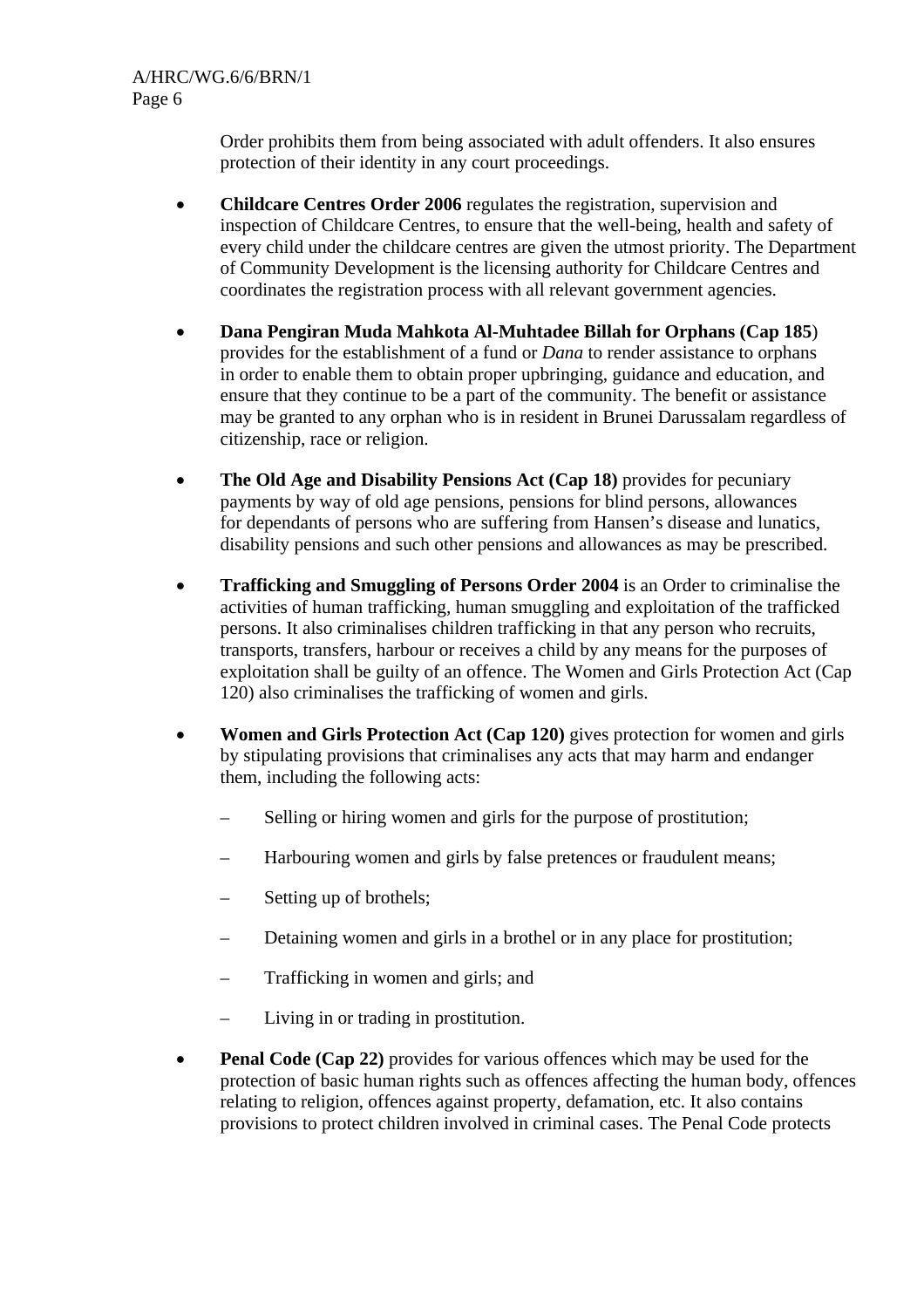the child under the age of 12 years by not considering any act done by him as an offence, and thus that child is exempted from any criminal liability due to his insufficient maturity and lack of understanding of the nature and consequences of the act. The Penal Code also penalises criminal acts against children, including:

- Infanticide, exposure and abandonment of children;
- Procreation of minor girl and importation of girl from foreign country for the purpose of forceful illicit intercourse;
- Kidnapping or abducting children;
- Selling and buying children for prostitution purposes; and
- Rape and incest of children.

In abuse cases, the Penal Code (Cap 22) also provides protection for women generally, by criminalising acts that cause hurt and grievous hurt to any person, rape, incest, insult the modesty of women and voluntarily cause a woman with a child to miscarry.

- **Prevention of Corruption Act (Cap 131)** provides for the offence of corruption and its punishment. It also establishes the Anti Corruption Bureau. The Act mainly sets out the powers of investigation in cases of corruption, such as powers of arrest, powers of search and seizure, as well as evidentiary requirements and other matters related to prevention of corruption.
- **Married Women Act (Cap 190)** provides for the rights of married women and to provide for matters incidental thereto such as rights to maintenance, respect of property, remedy, civil actions and legal representation and protection of a spouse physically injured. This Act shall not apply in any matter if any of the parties professes the Islamic religion.
- **Islamic Family Law Order 1999** governs the relations within a Muslim family. The Order provides protection for children and women by preserving and safeguarding their interests and rights in order to guarantee and promote their welfare, such as:
	- Ill treatment of husband or wife;
	- Maintenance of dependants;
	- Guardianship of children;
	- Custody and maintenance of an illegitimate child;
	- Maintenance and accommodation of married women; and
	- Division of and partaken in matrimonial property for women after divorce.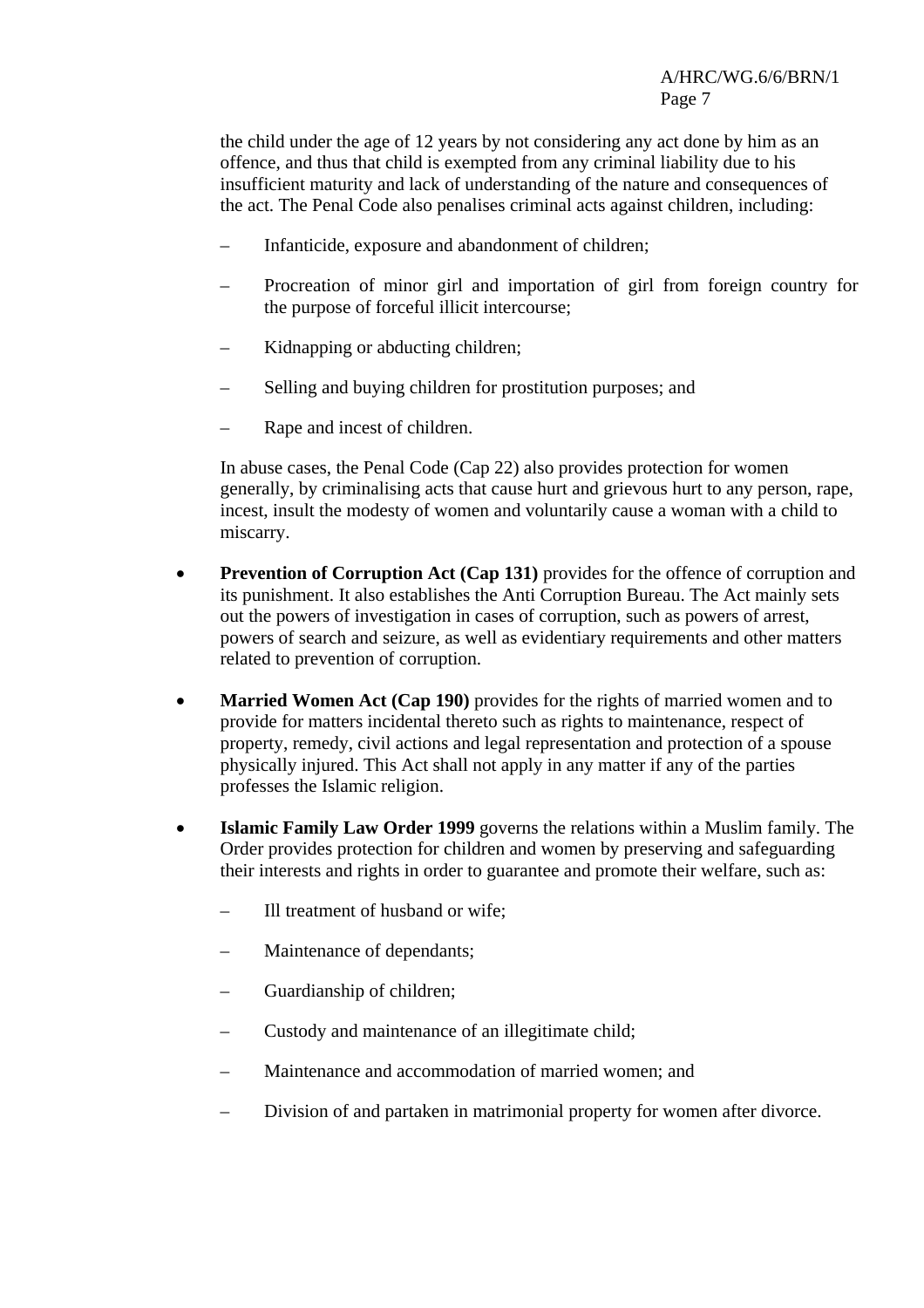- The laws of adoption for Muslims are governed by the **Islamic Adoption of Children Order 2001** which imposes conditions and restrictions prior to the grant of an adoption order. In making any condition or order, the Court shall give due regards to the welfare and interests of the child as the primary consideration, taking into account the wishes of the child and his/her parents (if any). Similarly, the **Adoption of Children Order 2001** and **Guardianship of Infants Act (Cap 191)** for non-Muslims are also enforced.
- **Legitimacy Order 2001**, which applies to non-Muslims, provides for the legitimisation of children born out of wedlock. Generally, it upholds the status of an illegitimate child, by recognising that they shall have the same rights of a legitimate child.
- **Labour Act (Cap 93)** provides for laws relating to employment of workers, including immigrant workers. It also includes laws for the proper accommodation, places of employment, medical care and treatment, payment of wages and rules on repatriation of immigrant workers. Special provisions relating to the employment of women, young persons and children are also provided under this Act. No child shall be employed in any industrial undertaking except those otherwise specified.
- **Section 108 of the Labour Act** stipulates that the wages of a worker payable monthly shall be paid by the employer not later than 10 days after the expiration of the period in respect of which they are due. If the employer is found guilty of such offence, **Section 120** of the Act provides a penalty of a fine of B\$1,500 or imprisonment for six (6) months.
- **Workmen's Compensation Act (Cap 74)** provides for laws relating to payment of compensation to workmen for injuries suffered in the course of their employment.
- **Trade Unions Act (Cap 128)** regulates trade unions in the country. Any seven or more members of a trade union may, by subscribing their names to the rules of the union and otherwise complying with the provisions of the Act with respect to registration, register such trade union under this Act.
- **Tabung Amanah Pekerja (Cap 167)** established the *Tabung Amanah Pekerja (TAP)* (Employee Trust Fund) into which shall be paid all contributions authorised under the Act. Every employer of an employee shall pay to the Fund monthly in respect of each employee contributions at the appropriate rates. The Funds may only be withdrawn where the member has attained the age of 55; or member has died; or is physically or mentally incapacitated from engaging in any further employment; is found to be of unsound mind or otherwise incapable or performing his duties at any time before he attains the age of 55 years; or the member is about to leave Brunei Darussalam with no intention of returning or residing in Brunei Darussalam.
- The newly introduced pension scheme, **Supplemental Contributory Pension (SCP)** will take effect on 1 January 2010. It is in addition to the Employees Trust Fund (TAP) with the objective to ensure that all TAP employees, who fulfil the set conditions, received a monthly minimum income payment (annuity) on top of the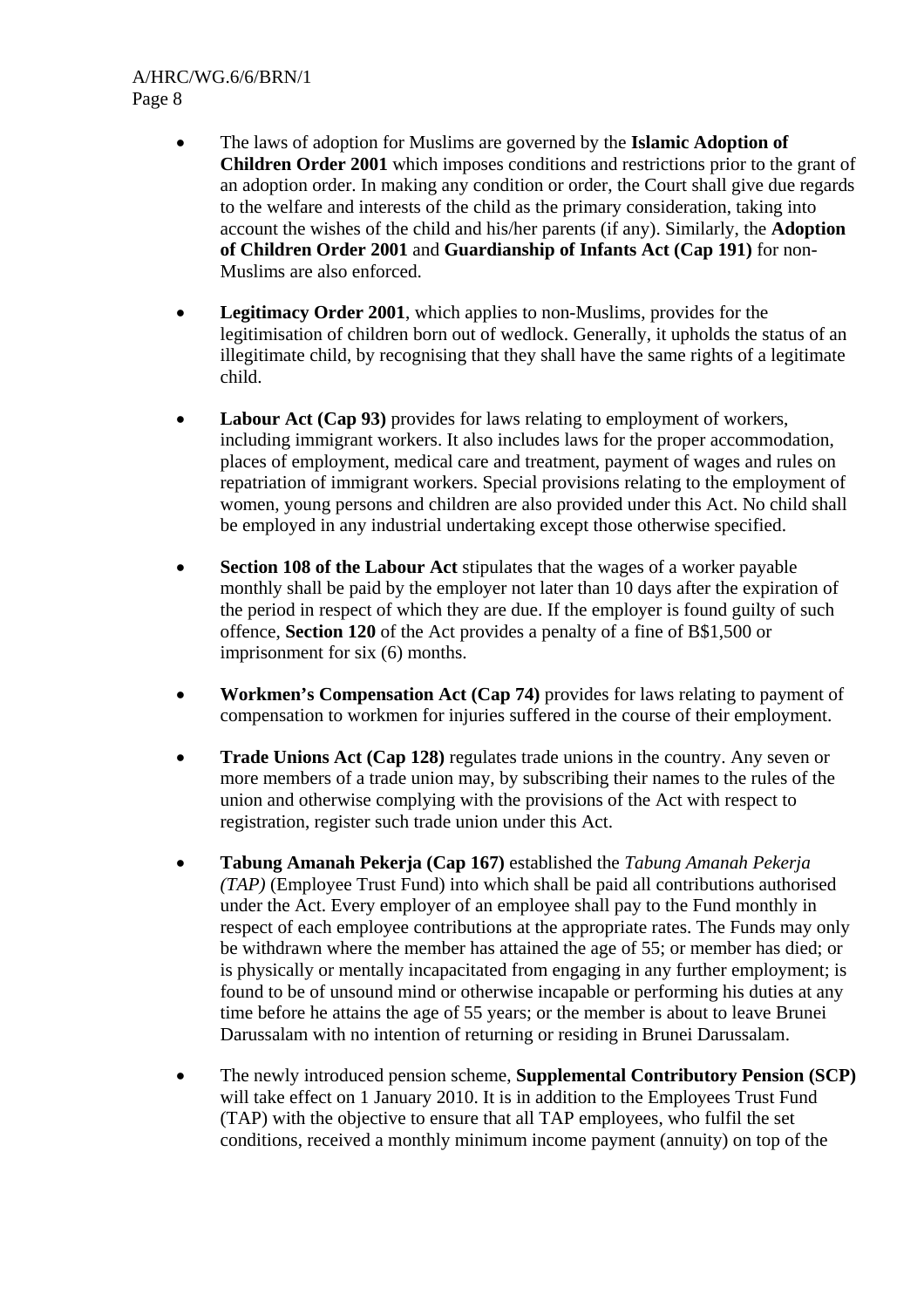Old Age Pension (OAP) payment of B\$250 per month. The SCP scheme will also provide 'survivorship' payment gains to guarantee security if an employee passes away before the mandatory retirement age of 60 years old. Like the TAP scheme, it is mandatory for all citizens and permanent residents in Brunei Darussalam who work either in the public or private sector to follow the SCP scheme.

- In case of the protection of women prisoners, the **Prison's Rules (under section 62 of the Prisons Act Cap 51)** sets out provisions for their welfare and interests in respect of their accommodation, employment, education and health.
- **Criminal Procedure Code (Cap 7)** establishes the code for criminal procedure, such as arrest, proceedings in courts, police powers to investigate and special proceedings. Any cases with sufficient evidence will be committed to trial. It also provides for special proceedings for person with unsound mind. In addition, under the Criminal Procedure Code, there are the **Youthful Offenders (Places of Detention) Rules** which provides for separate rules on accommodation, food, health and cleanliness in relation to youthful offenders.
- **Societies Order 2005** relates to the registration of societies and matters connected therewith or incidental thereto. Society includes any club, company, partnership or association of 10 or more persons whatever its nature or object, whether temporary or permanent.
- **Public Order Act (Cap 148)** provides for laws relating to the preservation of public order, including control of uniforms and flags, quasi-military organisation and illegal drilling, meeting, processions and assemblies. It also provides powers for the maintenance of public orders, such as control and closure of roads etc, curfews and exclusion orders in special areas, power to control firearms and ammunition, powers of security forces in special areas. The Act also criminalise unlawful oaths, carrying firearms and ammunition, carrying offensive weapons and causing disturbance in public places, subversive acts or words, making false reports and public mischief.

#### **D. Non-Governmental Organisations**

19. The presence of non-governmental organisations **(Annex II)** in the country complements efforts undertaken by the government to ensure the country's prosperity, social and economic progress of the people. These organisations have placed much importance in promoting the welfare of the people and ensuring social equality. They have also contributed to the community by providing forums as well as support in addressing various concerns of the people. They have been actively involved in areas such as promoting awareness of persons with disabilities; social and economic advancement of women; youth empowerment; encourage sports towards excellence; awareness on HIV/AIDS and drugs; and encourage human development of the people by enhancing personal skills.

20. Women's issues in Brunei Darussalam are strongly supported by the Women's Council of Brunei Darussalam, an NGO, representing (fourteen) 14 women's associations affiliated under it. The main objective of the Women's Council is to improve the status of women in all areas especially in education, economy, welfare, culture and society.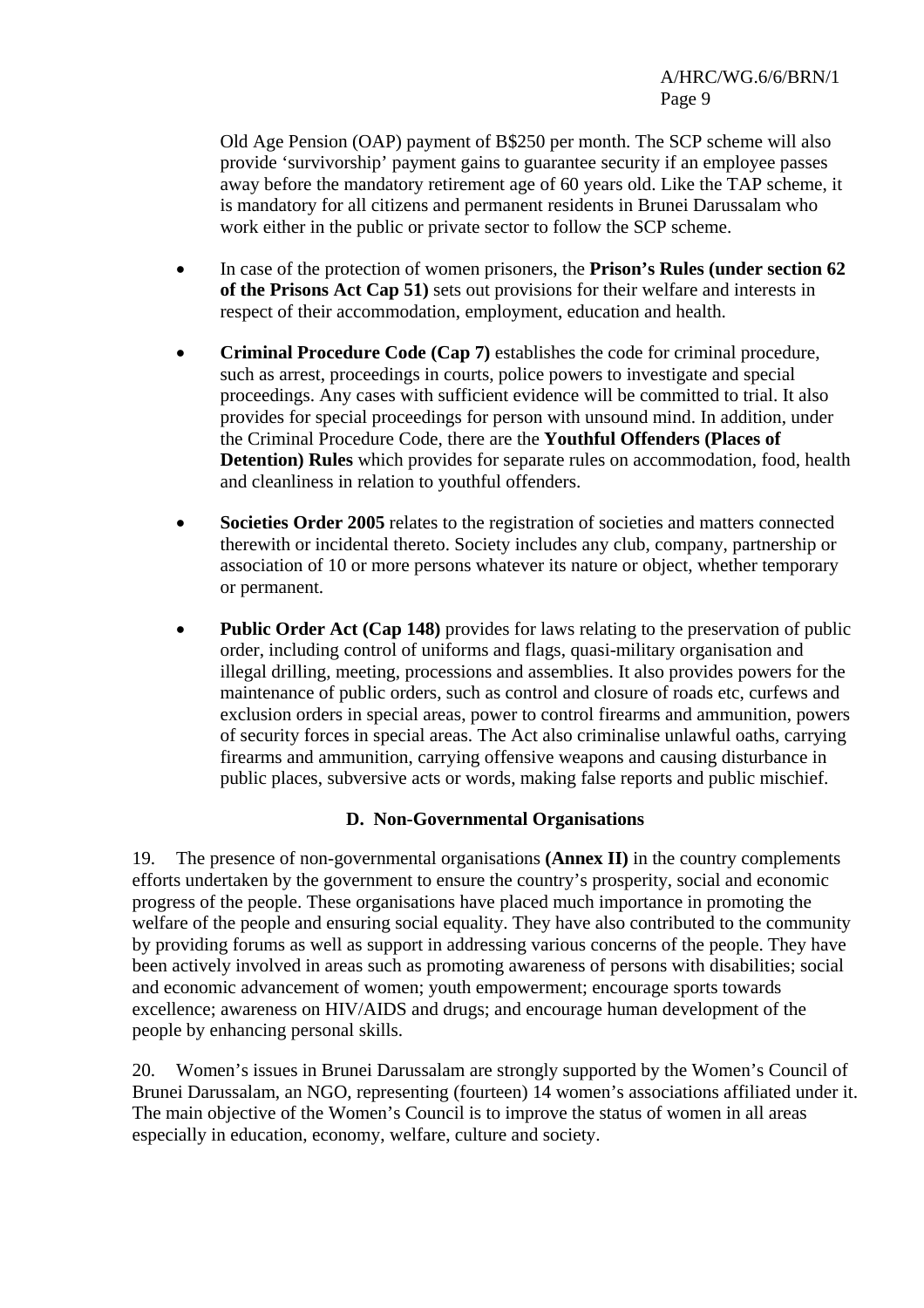21. The role of the non-government organisations in complementing government's programmes for persons with disabilities and in promoting public awareness about the needs and rights of such persons are also recognised and protected.

## **Voluntary Pledges**

• The government will continue to work with these non-governmental organisations so as to develop a constructive dialogue with them in advancing the country's socio-economic development.

# **IV. COMMITMENTS AND PLEDGES**

## **A. International Obligations**

22. Brunei Darussalam abides to the principles and purposes of the United Nations Charter since it joined as a full-fledged member of the organisation on 21 September 1984. It supports the work of the organisation in addressing global threats and challenges to ensure international peace and security, sustainable social and economic development and in the promotion and protection of human rights and fundamental freedoms.

23. It is also a member to the various international organisations and formally joined other member states in the work of the International Labour Organisation (ILO) on 17 January 2007. Brunei Darussalam upholds the values of the 1948 United Nations Universal Declaration of Human Rights and the UN major decisions related to promoting and protecting human rights. It has signed/acceded to the following human rights related treaties:

- (i) Convention on the Rights of the Child (27 December 1995);
- (ii) Convention on the Elimination of All Forms of Discrimination against Women (24 May 2006);
- (iii) Optional Protocol to the Convention on the Rights of the Child on the sale of Children, Child Prostitution and Child Pornography (21 November 2006);
- (iv) Convention on the Rights of Persons with Disabilities (as a signatory on 18 December 2007);
- (v) United Nations Convention against Transnational Organised Crime (25 March 2008);
- (vi) C182 ILO Worst Forms of Child Labour Convention, 1999 (9 June 2008); and
- (vii) UN Convention against Corruption (2 December 2008).

24. Brunei Darussalam is also mindful of the various provisions of other fundamental UN treaties which are upheld and implemented in the country. The Government has invested substantially on the primary needs in education, health care, reliable public service and good practical infrastructure to all its communities. In response to the global changes, Brunei Darussalam has acknowledged the speed of modern social change, the impact of new technology in the society and the growing interdependence of global partnership. Thus, the country has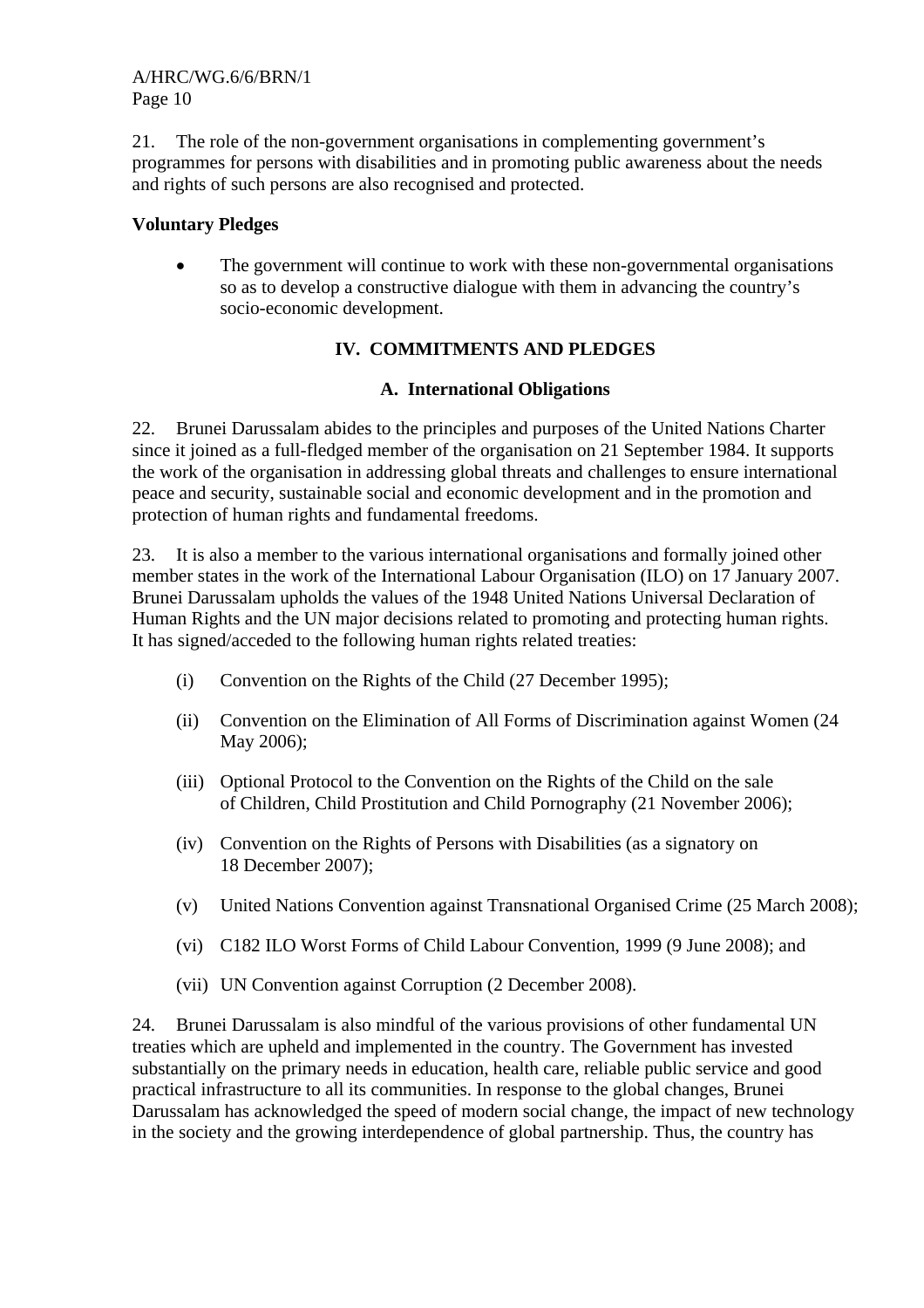continued to broadly diversify its economy and specifically to provide the people with the essential skills.

25. As a signatory to the UN Millennium Declaration, Brunei Darussalam advances its efforts in ensuring the appropriate implementation of this major outcome. The Government also places importance in reaching the targets of the Millennium Development Goals (MDGs). Brunei Darussalam has already achieved almost all of these MDGs targets. It has eradicated extreme poverty and improving the lives of its people. This is evidenced in the 2007/2008 UNDP's Human Development Index which ranked Brunei Darussalam 30<sup>th</sup> place out of 177 nations.

26. Brunei Darussalam is reviewing the international human rights treaties to which it is yet to become a state party to, such as:

- (i) International Convention on the Elimination of All Forms of Racial Discrimination;
- (ii) Convention on the Rights of Persons with Disabilities;
- (iii) Supplementary Convention on the Abolition of Slavery, the Slave Trade and Institutions and Practices Similar to Slavery;
- (iv) International Convention against Apartheid in Sports; and
- (v) Optional Protocol to the Convention on the Rights of the Child on the Involvement of Children in Armed Conflict.

#### **B. Regional Commitments**

27. As a member of the Association of Southeast Asian Nations (ASEAN) since 7 January 1984, Brunei Darussalam has signed/adopted regional agreements. It has signed the ASEAN Charter on 31 January 2008 and ratified it on 15 February 2008. The ASEAN Charter, which entered into force on 15 December 2008, among others outlined the promotion and protection of human rights and fundamental freedoms as one of its purposes. Specifically, Article 14 has called for the establishment of an ASEAN human rights body, in which Brunei Darussalam has participated actively in drafting the Terms of Reference for such body.

28. Brunei Darussalam has also signed a number of ASEAN human rights related documents namely:

- (i) Declaration on the Advancement of Women in the ASEAN Region (5 July 1988);
- (ii) Declaration on the Commitments for Children in ASEAN (2 August 2001);
- (iii) Declaration on the Elimination of Violence against Women in the ASEAN Region (30 June 2004);
- (iv) ASEAN Declaration against Trafficking in Persons particularly Women and Children (29 November 2004);
- (v) Cebu Declaration Towards One Caring and Sharing Community (13 January 2007);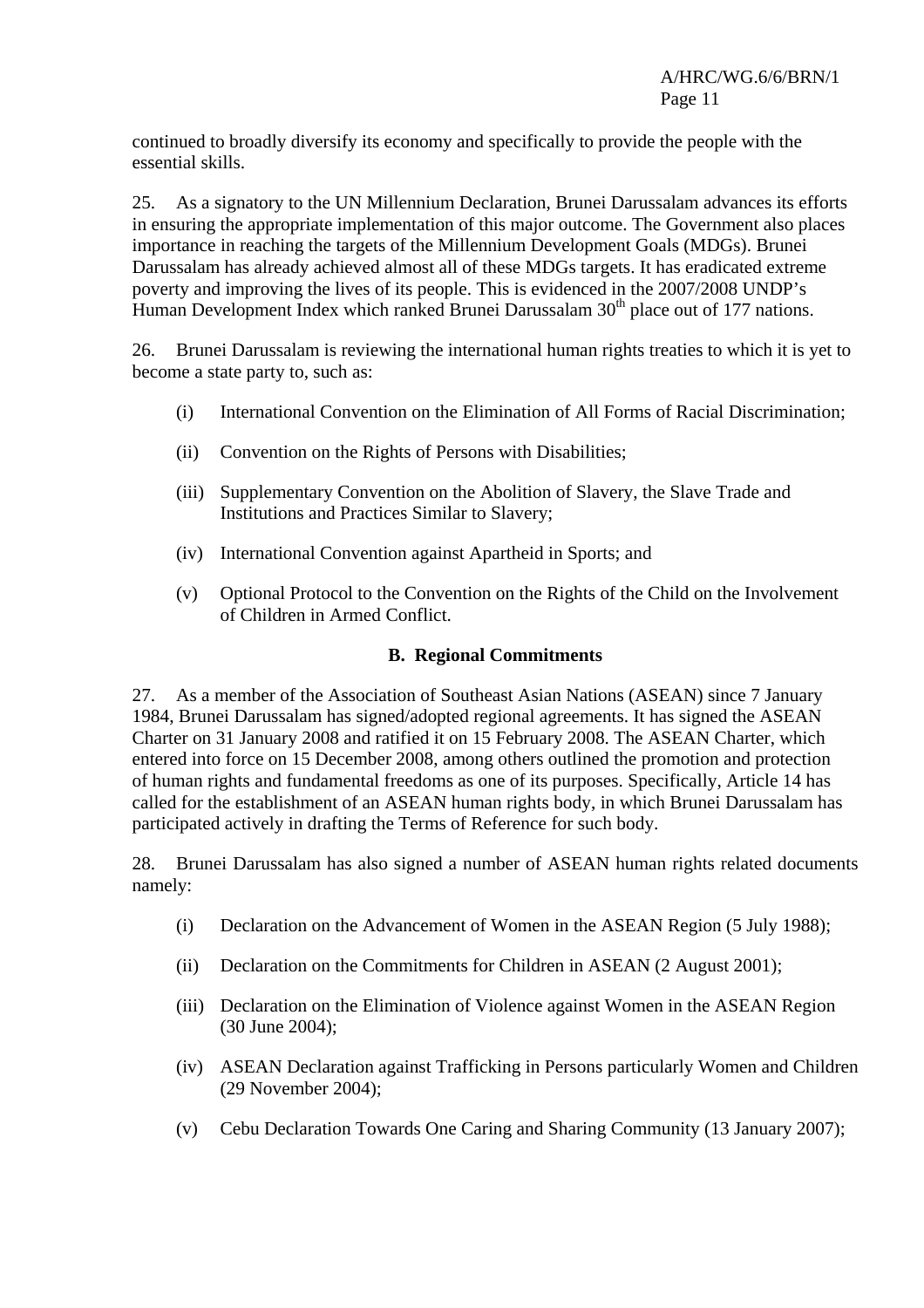- (vi) ASEAN Declaration on the Protection and Promotion of the Rights of Migrant Workers (13 January 2007); and
- (vii) Joint Declaration on the Attainment of the Millennium Development Goals (MDGs) in ASEAN (1 March 2009).

The ASEAN Secretariat, on behalf of the member states, has also signed cooperation agreements with UN specialised agencies:

- (i) Framework for Cooperation between ASEAN and the United Nations Development Fund for Women (UNIFEM) (8 June 2006); and
- (ii) Cooperation Agreement between ASEAN Secretariat and the International Labour Office (20 March 2007).

## **V. PROMOTION AND PROTECTION OF HUMAN RIGHTS**

#### **A. Children**

29. The 2008 National Statistics indicated that children comprised 35.3 per cent of the population of the country**.** Brunei Darussalam is a caring society and gives freedom and dignity to young people in which they can develop their potential and look forward to a full and satisfying adult life. It has progressed significantly on matters relating to children and upholds the principles as stipulated in the Convention on the Rights of the Child (CRC). All children are given fair and equal opportunities with respect to their involvement in educational, health, leisure, recreational and cultural activities in-line with the CRC and MDGs. In general, children in Brunei Darussalam enjoy free health and educational facilities. The Community Development Department under the Ministry of Culture, Youth and Sports is the leading agency in Brunei Darussalam which ensures the welfare and development of children are protected.

30. The Government also plays a critical role in promoting the understanding on the basic rights of children through awareness campaigns such as roadshows to schools, dissemination of leaflets, celebration of Children's Day and educating parents and families.

31. To date, there is no evidence of child labour, commercial sexual exploitation and trafficking of children in this country. Children who are victims of violence are given special attention by the legal system and all other relevant agencies**.** Medical, legal services and shelter through welfare homes are provided for protection and rehabilitation of children. The Children and Young Persons Order 2006 provides protection and rehabilitation to children below 18 years as well as the establishment of Juvenile Courts. The Department of Community Development also operates a toll free helpline for children.

32. Brunei Darussalam places emphasis on the institution of the family as the basic unit of the society. Family values remain an important factor in their development as well as in securing a safe and loving environment. Traditions and cultures also play an important role in the upbringing of children. A range of welfare measures for marginalised groups, provided by the Government and NGOs serve as a social safety net.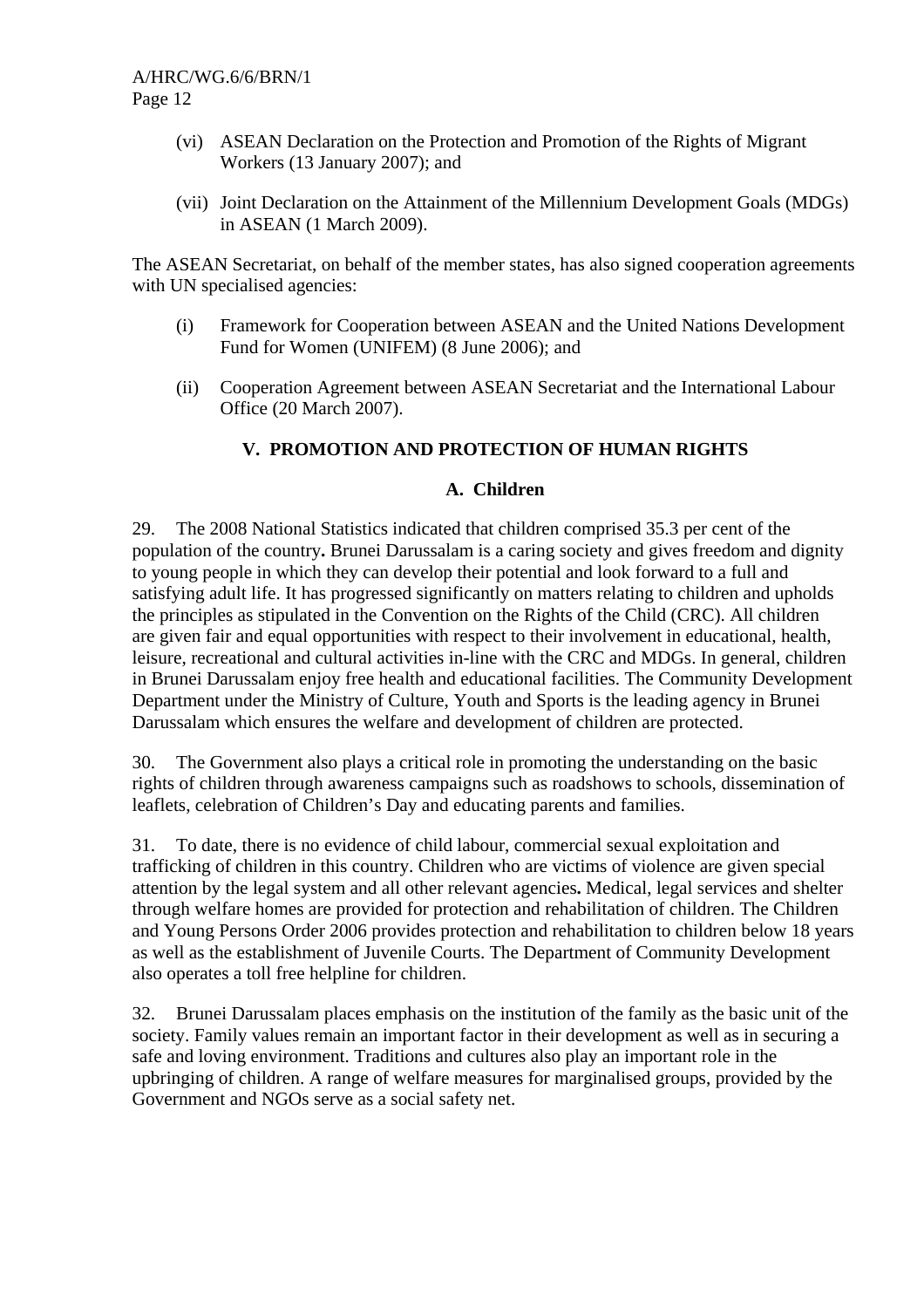#### **B. Advancement of Women**

33. Currently, women comprise 47 per cent of the total population and Brunei Darussalam has recognised that gender equality and women's empowerment are crucial for the advancement of women towards national development.

34. The national machinery responsible for all matters pertaining to women is the Department of Community Development, Ministry of Culture, Youth and Sports. Brunei Darussalam has benefited from various programmes organised by regional and international bodies such as ASEAN Committee on Women (ACW), Non-Aligned Movement (NAM) Centre for the Advancement of Women, Commonwealth and the United Nations Development Fund for Women (UNIFEM).

35. The literacy rate for girls has improved since 2001, from 91.5 per cent to 98.2 per cent as estimated in 2007-2008. Girls significantly outnumber boys in tertiary education with the number of female graduates at 73 per cent of total graduate population in 2007.

36. Brunei Darussalam has achieved the fifth goal of the MDGs which is the reduction by three quarters of the maternal mortality ratio. Currently, the maternal mortality ratio is 15.8 per hundred thousand live births. While the infant mortality and child mortality are comparable to that of developed countries and way below the world average. The figures were significantly reduced from over 30 deaths per thousand live births in the 1970s to the current figure of 7.6 per thousand live births **(Annex III).**

37. Education has led to an increase in the participation rate of women in the labour force, working in professional, technical, managerial and administrative jobs, from a figure of only 20 per cent in 1971 to 56.9 per cent in 2008 **(Annex IV)**. Women now constitute about 56.9 per cent of the civil service force where they occupy 28 per cent of senior management posts. More women are now employed in male-dominated fields such as in the army, police force as well as fire and rescue**.** 

38. In Brunei Darussalam, there is no restriction for women in gaining ownership right to land and housing. Women are also active participants in business and accounts for 62 per cent of the beneficiaries of micro-credit financing schemes. Small-Medium Enterprises (SMEs) contribute 92 per cent of the employment opportunities in the private sector and more than half of these SMEs are owned by women. The Brunei Women Business Council was established in 2000 specifically to oversee the economic activities and promote the business development of women in the country.

#### **C. Persons with Disabilities**

39. In 2008, the number of persons with disabilities registered with the Department of Community Development is 2284 which is 0.57 per cent of the total population.

40. The national focal point for issues relating to persons with special needs is the Department of Community Development, Ministry of Culture, Youth and Sports. Two other agencies, namely, the Ministry of Health and the Ministry of Education are key stakeholders in the provision of services relating to health and education. Tripartite meetings are held regularly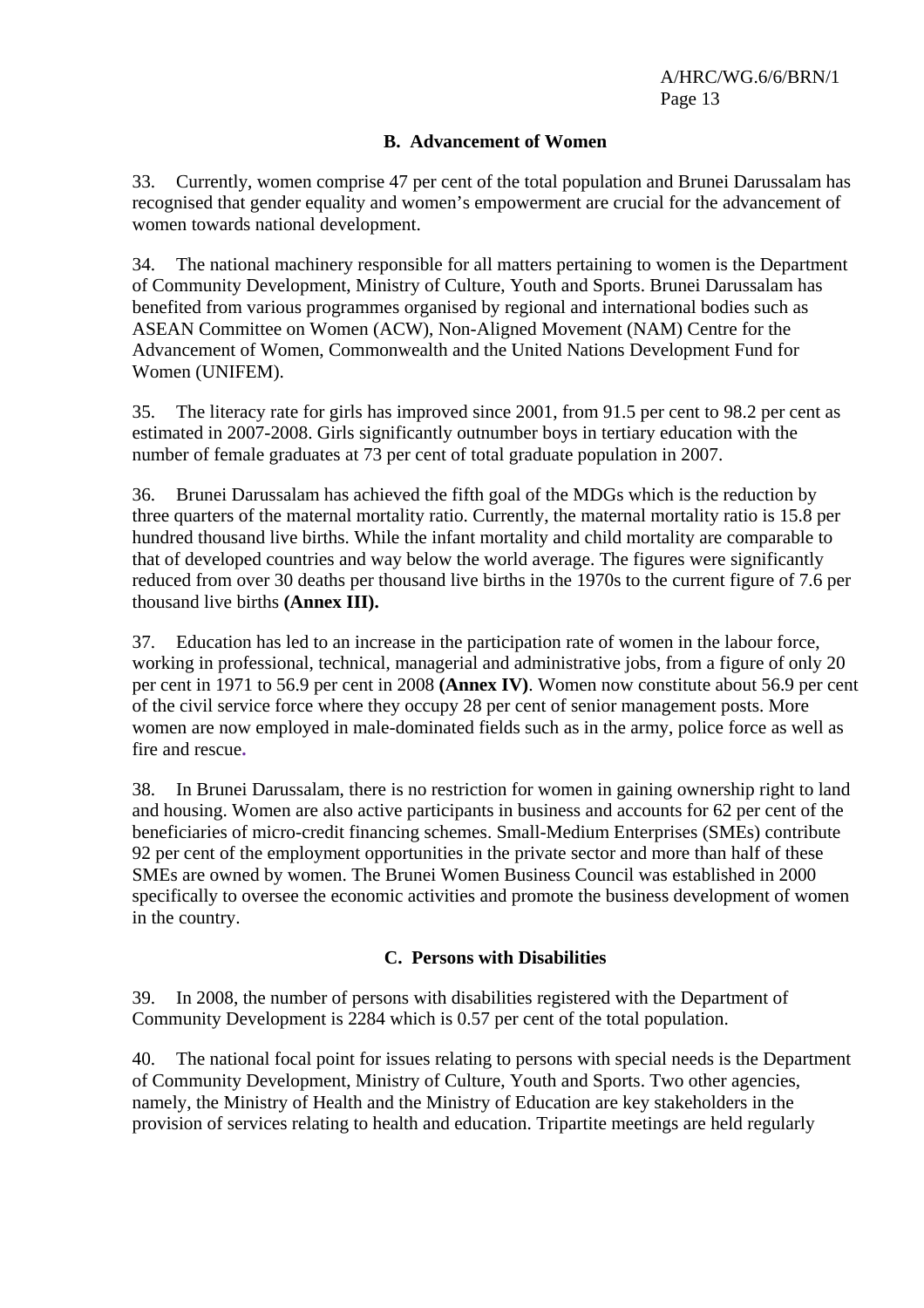between these parties to ensure effective and integrated approach on the rights and protection of persons with disabilities. Priorities in health care are given to the young population in particular the prevention of disabilities by optimising prenatal, perinatal and postnatal care.

41. The Child Development Centre (CDC) of the Ministry of Health provides services to facilitate the diagnosis, assessment, treatment and support therapy for children with disabilities in order to ensure their optimal health and development. The CDC also provides coordination and professional support and training for non-governmental organisations in the country.

42. The Ministry of Education has an inclusive education policy for persons with special needs. It is coordinated by the Special Education Unit (SEU) of the Ministry. The Unit organises services with the support of the School-Based Team (SBT). This team includes Special Education Needs Assistance (SENA) or Home-Room (HR) Teachers, regular classroom teachers, teacher aides, resource teachers, special educators, psychologists and other relevant specialist personnel.

43. The Government is currently in the process of establishing Centres of Excellence**<sup>8</sup>** for special needs students who excel in their studies through Model Inclusive Schools providing Excellent Services for Children. Selected primary and secondary schools have been allocated additional funding and support to ensure they have the necessary school facilities, special learning equipment or resources, specialist support services, and teacher training programmes to provide quality inclusive education for a wide range of students with diverse learning needs.

44. With regard to accessibility, although there is no legislation concerning facilities for persons with disabilities, it is mandatory for the inclusion of such facilities in all future building designs.

45. The increase in public awareness of training and employment capabilities is evidenced by the increasing number of persons with disabilities in the labour force. Training programmes for persons with disabilities are provided by the Department of Community Development in Pusat Bahagia. Currently, there are two centre-based programmes, namely The Basic Orientation Training Programme and the Vocational Training Programme. The Department also provides the Home-Based or Community-Based Rehabilitation (CBR) programme which provides services to those who do not have the opportunity to undergo training at the centre, especially those who live in rural areas. As for the families of the disabled, supportive therapy is also extended which helps to alleviate unwarranted fears and anxieties of parents towards their children.

46. In the effort of further promoting the rights of persons with disabilities, Brunei Darussalam signed the Convention on the Rights of Persons with Disabilities on 18 December 2007. A National Committee/Task Force set up to oversee this Convention is led by the Department of Community Development which also coordinates the possibility of ratifying the Convention in the near future. This would ensure the enactment of appropriate legislation, which among others, addresses issues of Persons with Disabilities on a rights-based approach. At the same time, it would explicitly prohibit discrimination against any person based on disability.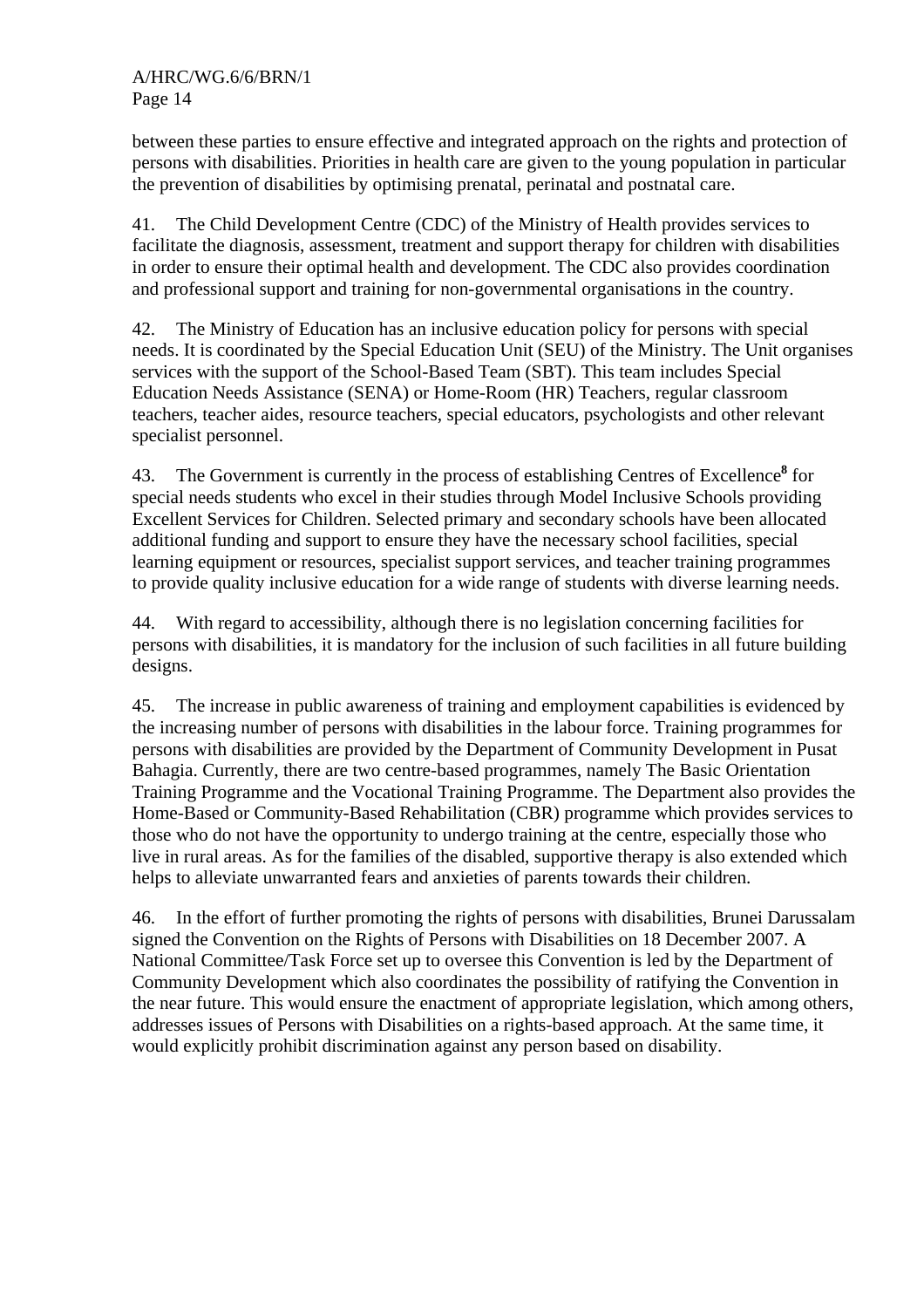## **D. The Elderly**

47. The elderly category in Brunei Darussalam is made up of 4.9 per cent of the total population. This number is expected to increase to 7.8 per cent in 2021. The life expectancy of an average male is 74.2 years and 77.3 years for female.

48. The welfare of the aged is well cared for as the Bruneian community strongly values caring of the elders. Free medical services are provided and heavily subsidised rates exist for a number of services. The Government of Brunei Darussalam emphasises on maintaining the strong family ties and this is supported by the extended family system which is still widely practiced. Government Housing Projects are geared towards maintaining the extended family system by ensuring that families are resettled as near to one another as possible.

49. The Government policy on the aged is to protect the rights of the elderly, promote their well being by providing them with self respect and dignity. This is to enable them to fully participate in the community and to enjoy active ageing, to perpetuate the traditional care for the elderly through family institution and to promote a caring society with respect, honour and care for them. A monthly old age pension of B\$250, which is not means-tested, is provided to those above the age of 60.

50. In commemoration of their contribution to the community, the International Day of Elderly is also observed and programmes or activities are usually organised by the Department of Community Development, in cooperation with NGOs.

#### **E. Promoting Education for All**

51. Providing universal access to education has always been a fundamental objective of Brunei Darussalam's education policy. All levels of education in government schools is provided free of charge for citizens though there is also the option of private schooling **(Annex V)**. Continued substantial investments have been made by the Government in improving educational infrastructure and providing quality teaching at all levels. The rural-urban divide has also been taken into consideration with more primary schools built over the last few years to increase and improve access to quality education to the population as a whole.

52. Brunei Darussalam's commitment towards enhancing the quality of life of the people, has formulated a mission to provide holistic education to achieve the fullest potential for all by giving quality education to our children, the future of the country. To meet future challenges in an ever changing world, the Government has developed a vision of 'Quality education towards a developed, peaceful and prosperous nation'. Brunei Darussalam believes this vision will realise the nation's aspirations and produce citizens with the necessary skills and knowledge to participate and contribute towards the continued growth, stability and prosperity of the country.

53. In its endeavour to develop the fullest potential of the child, Brunei Darussalam continuously reviews the education system in order to meet with the demands and future challenges of the nation so as to cater to every child's ability and to meet the country's need for an educated and marketable workforce. While placing strong emphasis on literacy and numeracy, the education system also aims to develop and equip children morally, intellectually, physically, socially and aesthetically with the right values, skills and characters to become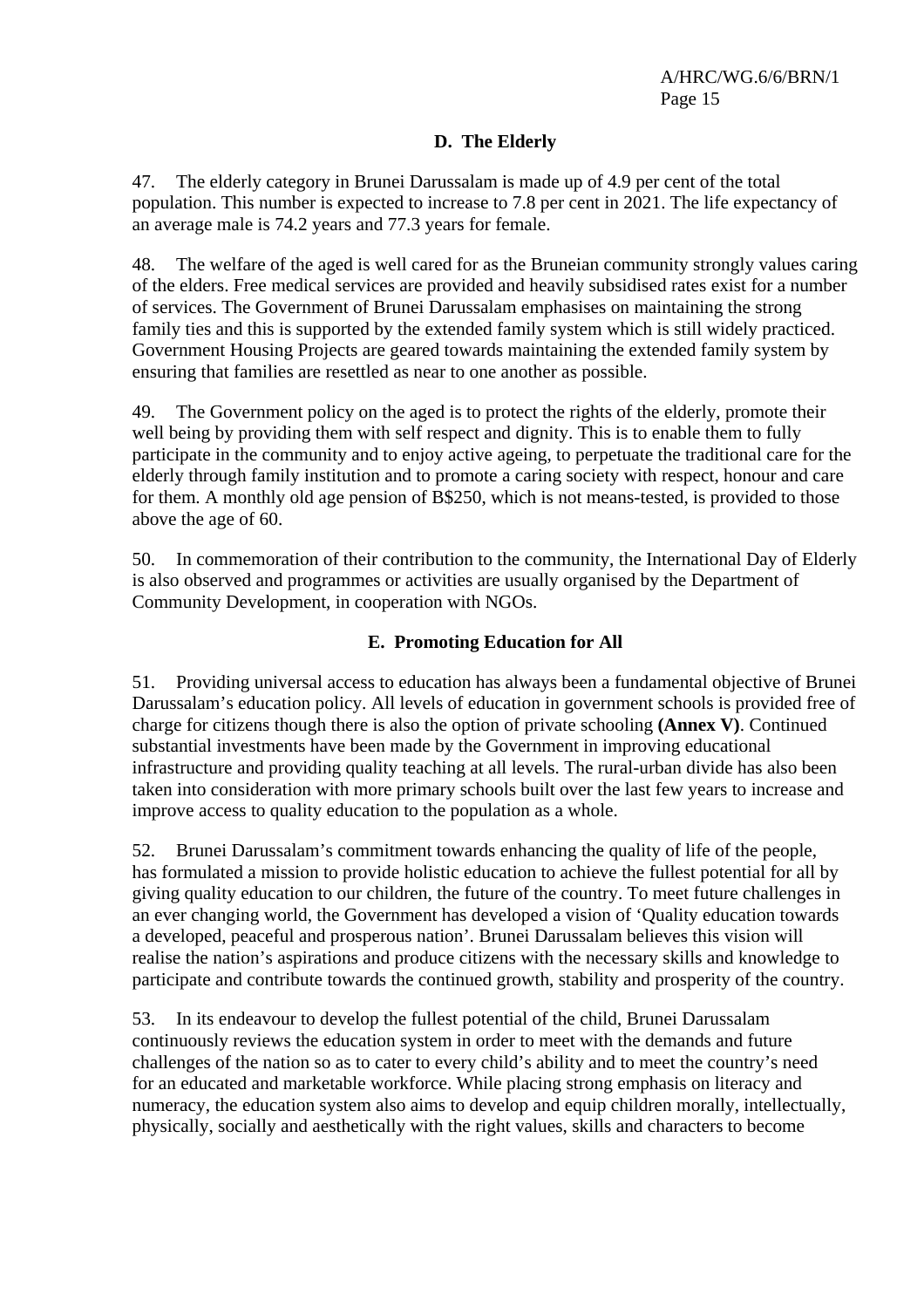responsible, dynamic and high quality citizens to contribute positively to the nation. School children are also exposed to ICT skills to promote creativity, independent learning and enhance higher order thinking skills.

54. There is increasingly widespread awareness in the country that education and skills are fundamental for contributing to national development and individual prosperity. While making progress in realising the Millennium Development Goal on universal primary education, a new legislation called **"Compulsory Education Order"** was enforced on 24 November 2007. The main objective of the order is to ensure that all children from the age of six to be in school for at least nine years. Failure to do so amounts to a contravention of the Order and renders each parent of such child liable to legal action.

55. Other educational policies to support the effort towards national development and individual prosperity include:

- To provide a 12-year education policy;
- To provide a well balanced curriculum as well as suitable and uniform public examinations administered according to the level of education, including those with special needs, in all schools throughout the nation;
- To provide facilities for mathematics, science, technical and information and communication technology education in order to enable students to obtain knowledge and skills that are relevant and necessary in the constantly changing world of employment;
- To provide self-development and enrichment programmes through co-curricular activities in accordance with the national philosophy;
- To offer a wide range of opportunities and choices in higher education for those with appropriate qualifications and experiences with such opportunities to be offered based on national needs as and when they arise;
- To provide the best possible educational infrastructure in order to fulfil national needs.

56. In addition, to further raise the quality of education received and the learning experiences of children in the country, the Government has also taken steps towards raising the standards of teachers' professional development needs so that they are given the opportunity to upgrade appropriate skills where needed.

57. To fulfil the aspirations of the National Development Plan and the Brunei Vision 2035, through the Ministry of Education, Brunei Darussalam has implemented a national action plan to comply with the Dakar Framework and Jomtien Declaration on Education for All, including the implementation of the Inclusive Education Policy and the ICT Strategy in education. Brunei Darussalam has also adopted three major themes in its 2007-2011 strategic plan, namely (i) Quality Education; (ii) Teaching and Learning Excellence; and (iii) Professional, Accountable and Efficient Organisation.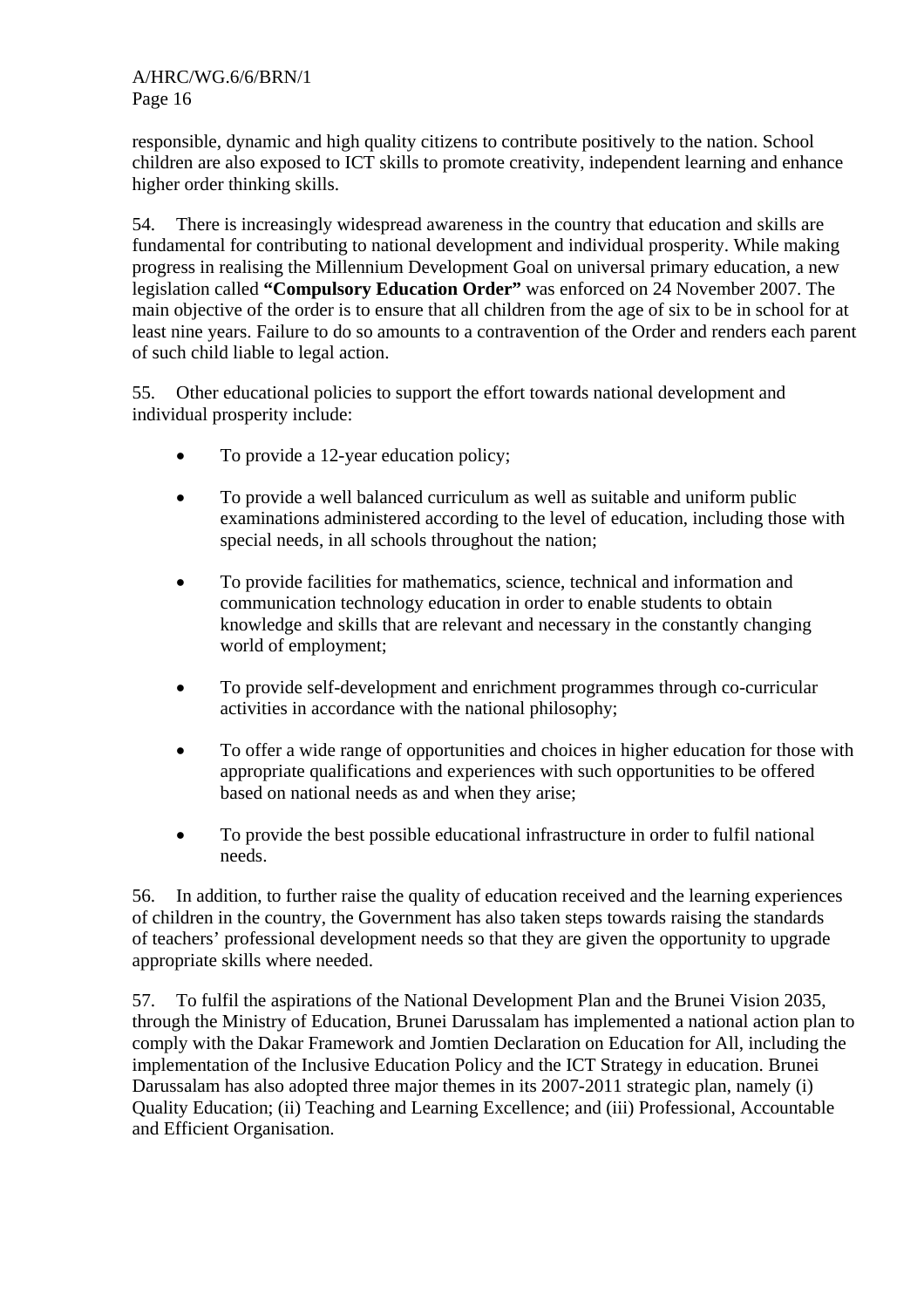58. The current Brunei Darussalam's National Development Plan (2007-2012) and the Vision 2035 place great emphasis on the accomplishment of a well-educated and highly skilled society with a world class education system that promotes lifelong learning as its hallmark. Education is one of the eight (8) major development strategies and 8.7 per cent of the development fund goes to education, including modernising its ICT infrastructure. Annually, 17 per cent of our GDP is spent on education.

59. Recently, the Education For All (EFA) Development Index (EDI) for 2009 classified Brunei Darussalam as being close to achieving the four most quantifiable EFA goals – Universal Primary Education, Adult Literacy, Gender Parity and Quality, as well as Quality Education. Brunei Darussalam ranked 36 from 129 countries with a high EDI which stands at 0.972.

60. In addition to these initiatives, the Government has endeavoured to improve the quality of education system by continuing to provide free education for citizens from primary education until tertiary education. The Government also implements the new education system suited for the 21st Century Skills and Competencies; referred to as the "Sistem Pendidikan Negara Abad Ke-21" (SPN21)<sup>9</sup> which will be broad based, provide multiple pathways for the students towards attaining further and higher education qualifications as well as equipping students with the relevant skills necessary to survive with the demands of a fast changing world.

61. Under the SPN21, children with diverse learning needs are given due attention in line with Brunei Darussalam's Vision<sup>10</sup> of quality inclusive education which highlights the principles to promote excellence for all and provide equality of opportunity for everyone.

62. The National policy provides the framework for the development of an education system which caters for the needs of all children. Through the implementation of the Inclusive Education System, children with special needs are able to attend mainstream schools where support services and appropriate resources are in place to meet their special needs in terms of academic, social, emotional and independent living skills.

63. To ensure that young people continue to be equipped with the knowledge and skills to succeed in and adapt to the challenges evident the modern and globalised world, the following policy directions will be taken:

- Investing in early education<sup>11</sup>;
- Adopting international best practices in teaching and learning;
- Having first class secondary and tertiary education including vocational schools that produce experts, professionals and technicians required in commerce and industry;
- Strengthening the competency in info-communications technology (ICT) for students, teachers and educational administrators including the integration of ICT in schools' curriculum;
- Devising programmes that promote life-long learning both in government-funded institutions and public-private and international partnerships;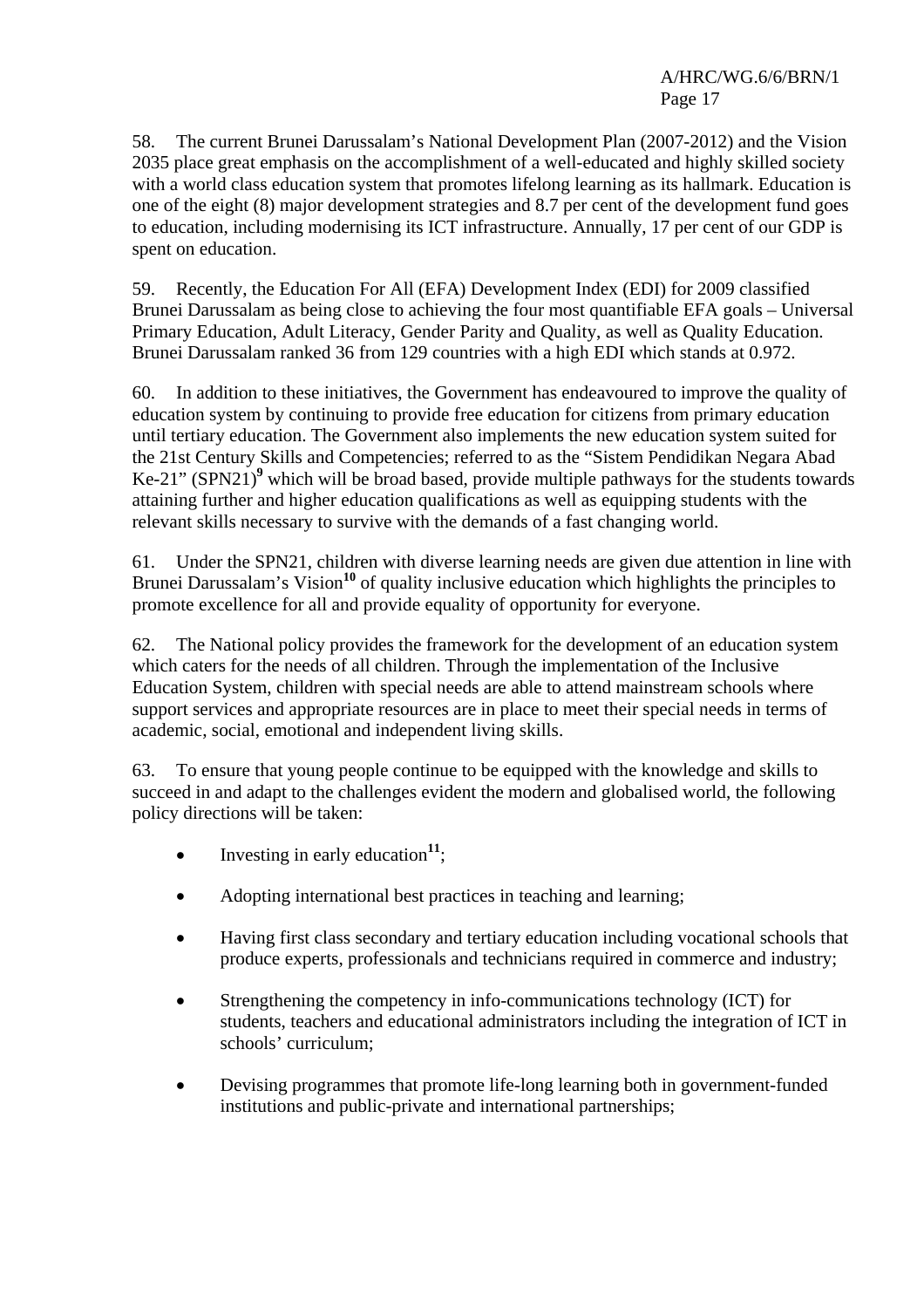- Adopting cost-effective methods of educating its people through the use of technology; and
- Improving the management of all educational institutions.

## **F. Access to Health Services**

64. The provision of a comprehensive health care system for the people is a priority for Brunei Darussalam. Basic health services are easily accessible to the population throughout the country, including providing flying medical services to rural areas. Health care is provided free to all its citizens and permanent residents. One of the significant achievements is the decentralisation of outpatient services from hospital-based to community health settings across the country **(Annex VI)**. Through this mechanism, primary health care is further strengthened through the provision of more comprehensive services, heeding the World Health Organization's (WHO) call to promote primary health care and make it more accessible to all. In 2007, a total of 393 physicians and 81 dentists were registered to practice. A comprehensive manpower development programme for the community, as well as hospital-based health personnel, is to be extended to strengthen health care services throughout the country, with emphasis on the primary health care approach.

65. The Government is fully committed to continuously improving the health status of the people and considers government funding for health care a major public investment in human development. It is the aspiration of the Government that the Ministry of Health's agenda for the  $21<sup>st</sup>$  century is health improvement for people-centred development. The Ministry of Health, in June 2000, launched the **National Health Care Plan (2000-2010)** which observes the following four principles:

- Ensuring universal access to better health care;
- Enabling equity of access to comprehensive health services;
- Promoting partnership and public participation in the concept of co-production of efficient and effective health services for all; and
- Ensuring that the health service system is sustainable within the institutional capacity and financial resources of the Ministry of Health.

66. Brunei Darussalam is nearing the end of the National Health Care Plan (2000 – 2010). The Ministry of Health is planning to implement its short term and long term plan in line with the Vision 2035 and National Development Plan (2007-2012). In February 2009, the Government embarked on a project 'Building Strategy Focused Organisation - Balanced Scorecard (BSC) Framework', and aimed to create a culture in the organisation that is focused on short-term and long-term objectives and goals. The new Vision for the Ministry of Health is "Vision 2035 – Together Towards A Healthy Nation". Five strategic themes have been identified as main priority, namely:

• Comprehensive Healthcare System that Emphasises Service Excellence;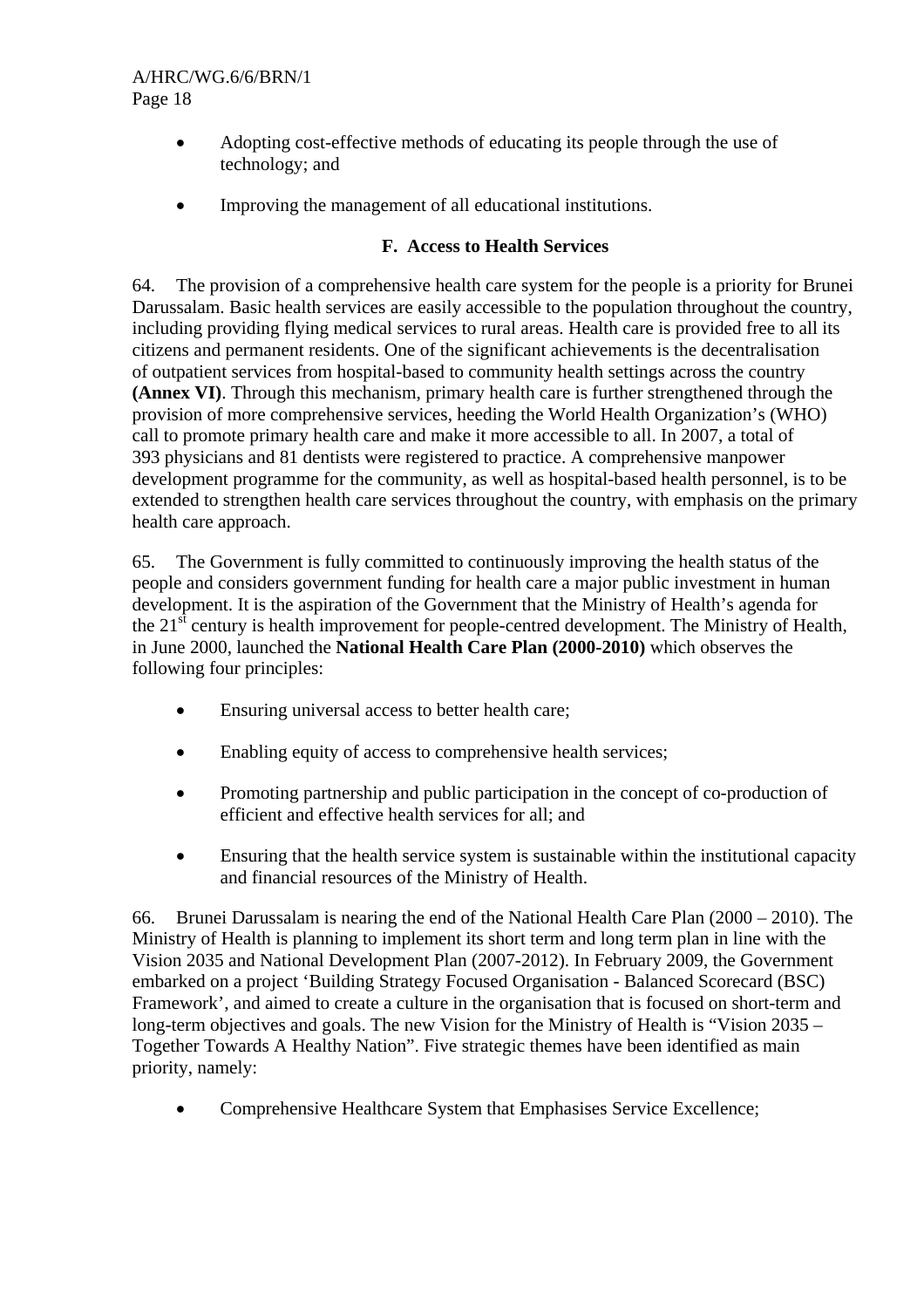- A Nation that Embraces and Practices Healthy Lifestyle;
- Sustainability through Resource Optimisation, Innovation and Excellence:
- Effective Policies and Regulations that Ensure Protection for All; and
- Transparent and Proactive Governance.

These strategic themes have focused efforts in achieving significant, measurable improvements of the people. This is an effort towards strengthening our health systems as prerequisites for ensuring efficient and high-quality health services in Brunei Darussalam.

67. In recognition of the need for the promotion of positive health measures, a multidisciplinary committee has been established. The National Committee on Health Promotion aims to increase public awareness of these problems as well as develop strategies to modify the public's behaviour in favour of a healthier lifestyle through community participation and intersectoral collaboration. The Committee has identified seven priority areas for action: nutrition; food safety; tobacco control; mental health; physical activity; health environments/settings; and women's health. These priorities are further enforced through the activities of the Health Promotion Centre which was launched in November 2008. Other health promotion activities include the 'Healthy Mukims' project involving health education campaigns in villages, the Health-Promoting School project and the Integrated Health Screening and Health Promotion programmed for civil servants.

68. To attain the target of "*Health for All*" emphasis has been given to the development of a health care system that is based on primary health care, aimed at providing a wide range of preventive, promotion, curative, rehabilitative health care and support services to meet the needs of the population. The main policy objectives are: reduction of infant mortality, diseases and disabilities, and premature deaths, thereby increasing life expectancy; improvement of the environment; and control of communicable diseases.

69. Brunei Darussalam has made remarkable progress in meeting the United Nations Millennium Development Goals (MDGs). It has been classified as an early achiever in the MDGs, including most of the health goals with significant reductions in Under-5, perinatal and infant mortality rates as well as for maternal mortality ratio. Improvement in these indicators is a result of rising standards of accessible health services, higher standard of living with improved hygiene and sanitation, improved levels of education and literacy and increasing empowerment of women. The success is also attributed to a comprehensive National Childhood Immunisation Programme that is available free to all children.

70. Brunei Darussalam continues to be on track and vigilant in combating HIV and AIDS of which the incidence continues to be at a low level. Besides the efforts undertaken by the Ministry of Health, the Brunei Darussalam AIDS Council, a non-governmental agency, has also been active in the collaboration of awareness and educational programmes particularly targeting youth and women.

71. For the past 15 years, there have been no increase in Tuberculosis (TB) prevalence rate and TB death rate is very low. The government of Brunei Darussalam is fully committed in ensuring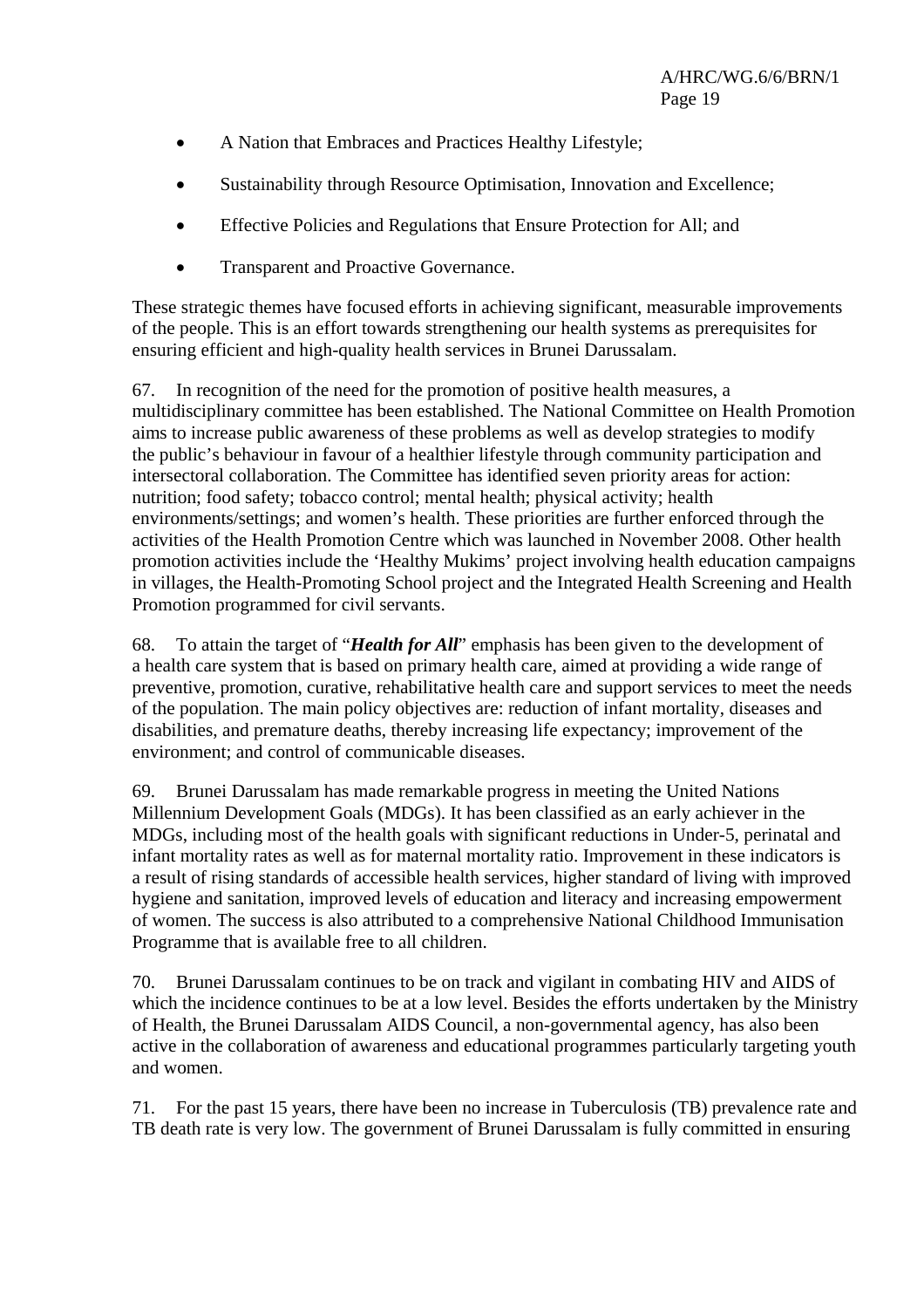that the supply of anti-TB drugs and Bacille Calmette-Guérin (BCG) vaccine are uninterrupted and available. In 1987, the World Health Organization declared Brunei Darussalam 'Malaria Free' and 'Polio-free' in 2000.

#### **G. Adequate Housing**

72. As early as 1952, the "Department of Resettlement Water Village Residents to Land" existed to handle various National Resettlement Programmes. It was later renamed as "Housing Development Department" in August 1984 under the Ministry of Development. Its functions were revised and expanded. Its mission is to provide safe, quality and affordable housing for the people of Brunei Darussalam with the following objectives:

- To upgrade the living standard of the people of Brunei Darussalam by resettling them in comfortable accommodation and environment;
- Prevent the growth of disorderly construction of houses:
- Provide housing to meet the ever increasing demand in housing;
- Harmonise the development national housing with the surroundings; and
- To create a community structure and develop a sense of identity.

73. The Department processes application for National Housing Programme (NHP) to realise the national policy in providing citizens with house ownership and proper accommodation in a pleasant environment. For the landless, all citizens regardless of gender are eligible for the National Housing Programme such as the National Housing Scheme (RPN), Landless Indigenous Citizen Housing Scheme (STKRJ) and Land Entitlement and Infill Scheme (LEIS). Other agencies such as the Islamic Religious Council and the Sultan Haji Hassanal Bolkiah Foundation also provide homes for the homeless.

74. The NHP Policy aims to construct houses to meet the demand of citizens of Brunei Darussalam who do not posses any land or house. The Housing Development Department under the National Development Plan 2007-2012 has already targeted to deliver more than 12,000 houses to the eligible applicants of the RPN and STKRJ. A total of B\$1.2 billion has been allocated under the National Development Plan (NDP) 2007-2012 for housing development in various sites throughout the country. Brunei Darussalam has also taken into account the challenge of optimising fully the scarce land resources available for housing, as the population is projected to reach half a million by 2025.

75. The Government also provides accommodation to its employees at low monthly rental. The employees are also encouraged to build their own houses or buy ready-built houses through the provision of interest-free housing loans.

76. Brunei's citizens have benefitted tremendously through the housing scheme. The scheme does not only provide the houses but also the basic infrastructure or necessities that further improve the standard of life of the people. This can be seen with the building of more health care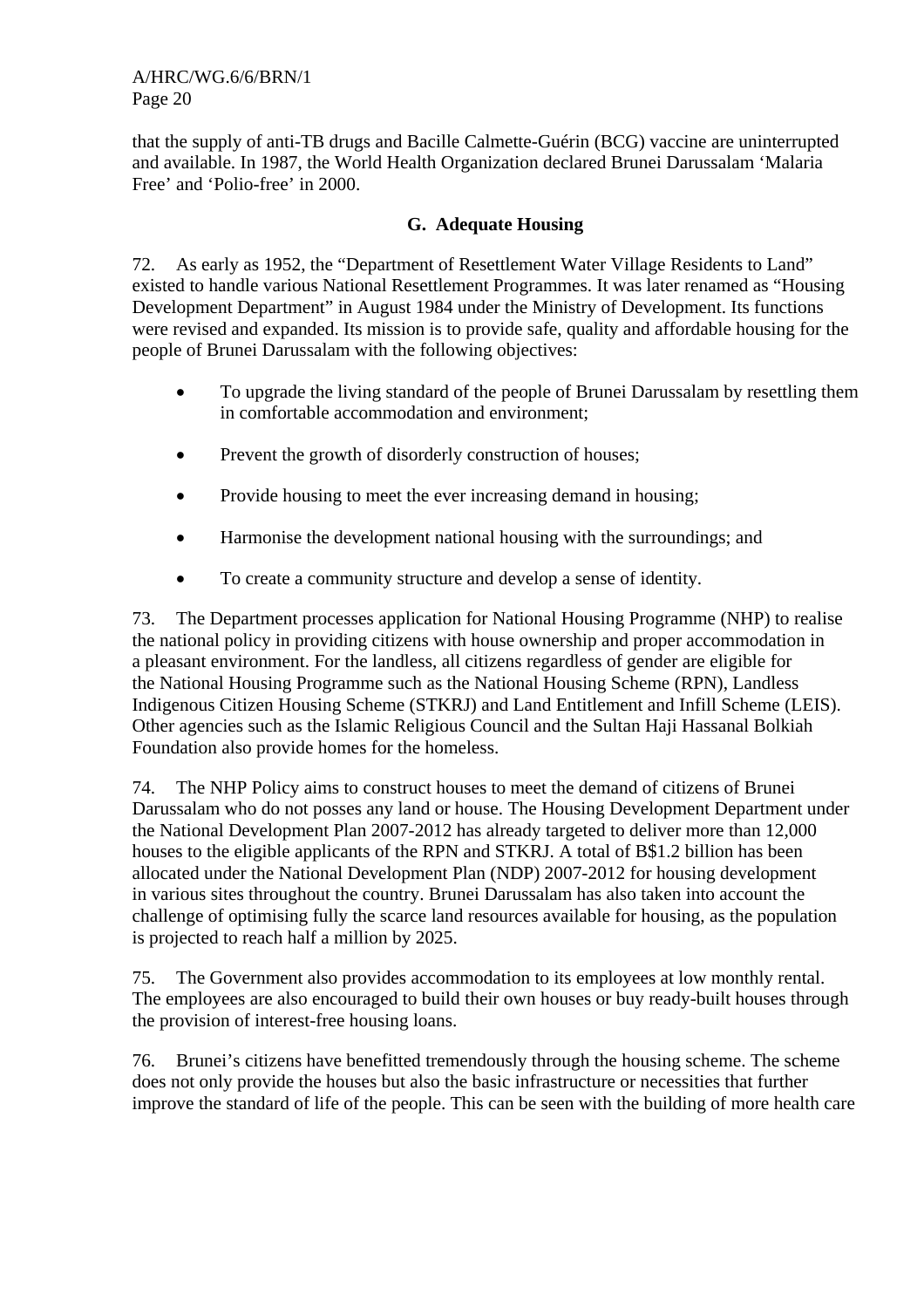centres, schools and other community buildings within the allocated areas under the scheme to enhance the living standard of residents.

77. In anticipation of future demand, the NHS will be opening up about 1000 hectares of new land areas at six (6) different sites throughout the country for building more houses. The government's future plans stand testimony to the vision of His Majesty that every Brunei citizen will have adequate shelter, in-line with the MDGs.

#### **H. Religious Tolerance**

78. Brunei Darussalam is blessed with peace and harmony enabling followers of all faiths to practice their religion and preserve their cultures. This is a major reason for the peace which Brunei Darussalam enjoys. The Constitution provides that persons of all religions shall have the freedom to practice these in peace and harmony. There are no restrictions on wearing religious attire or personal items depicting religious symbols. In addition, major religious celebrations are also observed as public holidays such as Eid Fitri (Hari Raya Aidilfitri), Chinese New Year and Christmas. Further, His Majesty practices "mesra rakyat" either through planned or unplanned visits in order for His Majesty to meet the public directly. Such practice strengthens the special relationship between His Majesty and the people.

## **I. Treatment and Rehabilitation of Offenders**

79. The Prison Department under the Ministry of Home Affairs was established on  $1<sup>st</sup>$  March 1954. Its mission is to strive for excellence in the safe custody humane treatment and successful rehabilitation of offenders so that they can return to society as useful and law-abiding citizens. To support its mission statement, the Government places importance of treatment and rehabilitation centre strategies in the country where there is an emphasis upon voluntary admission and strong encouragement to change. Another key strategy is to focus on remedial and continuous education. It also supports the importance of vocational training in developing practical skills for prisoners. The Department administers Prisons Act and Rules (Cap 51).

80. Every able-bodied prisoner is required to work. This is to inculcate strong ethic and discipline that will help offenders re-integrate into society. They are given the opportunity to attend vocational courses to acquire marketable skills. They also undergo physical training including foot-drill, exercise and games to keep fit. Religious and social counselling are also provided. The rehabilitation programmes provided are as follows:

- **Psychological Rehabilitation** Individual counselling; Group counselling and Family counselling;
- **Moral Rehabilitation** Religious education and religious activities according to Islamic calendar;
- **Civic Rehabilitation** Talks from Ministries/Departments and private sector;
- **Physical Training** Self-health activities; physical drill and exercise as well as Sports;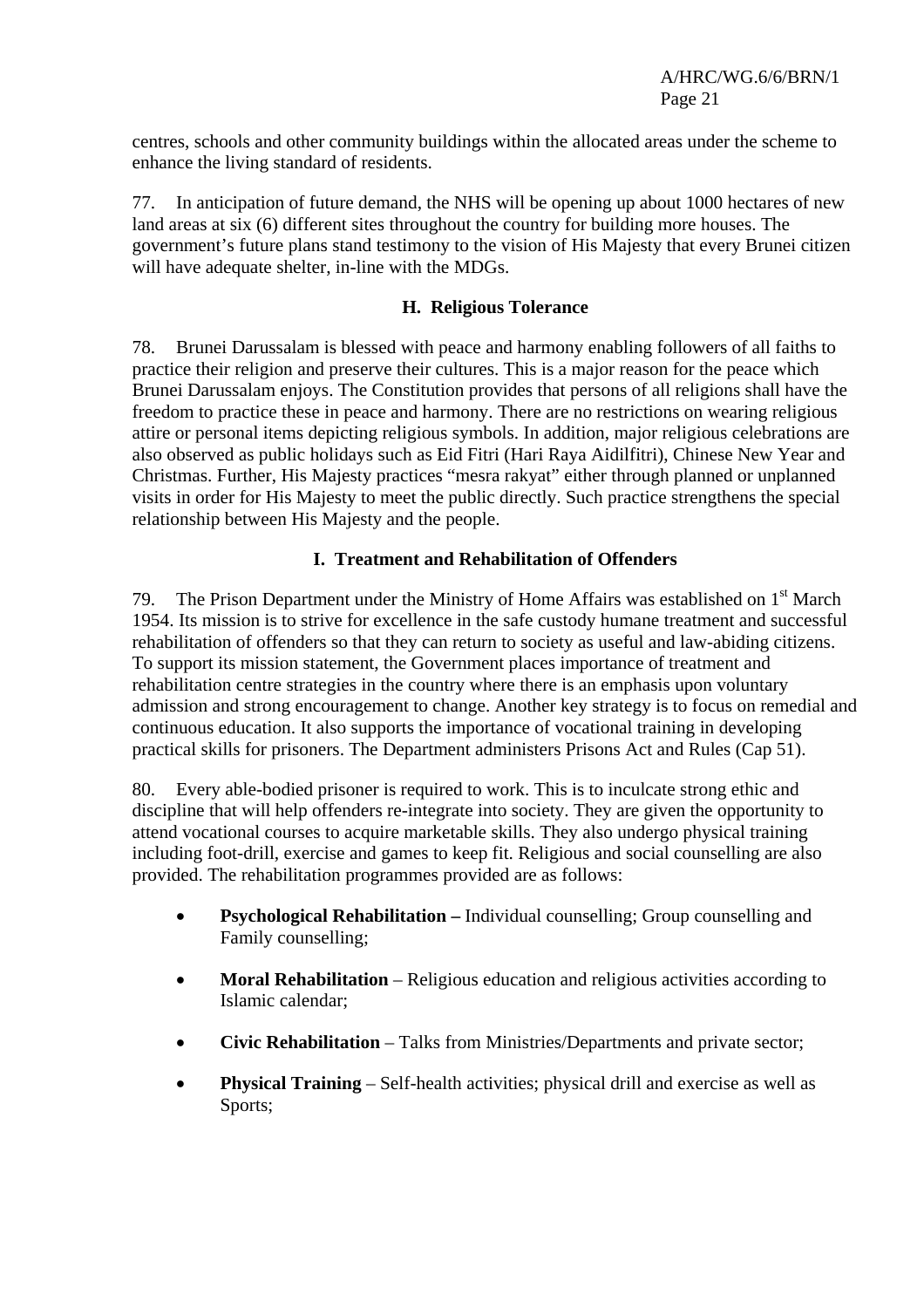• **Social Rehabilitation** – Carpentry and handicraft; farming; livestock; laundry; car wash and servicing; gardening and landscaping and building maintenance.

81. Since 1 February 2008, the Narcotic Control Bureau under the Prime Minister's Office took charge of *"Pusat Al-Islah"* Drug Rehabilitation Centre (PAI DRC). It functions as an institute which runs treatment programmes and recovery for former drug and inhalant offenders. The rehabilitation centre adopts the Therapeutic Community Concept, conducts vocational programmes as well as religious activities. The Phase System implemented at the PAI DRC is a programme based on the penal "Progressive Phase System" with increasing privileges/rewards attached to the respective phases. Process of admission for drug offenders at the PAI DRC is by three ways, namely by:

- (i) Court Order [Section 29(4)/Section 25 (2)] Misuse of Drugs Act, Chapter 27;
- (ii) Minister's Order [Section 33(2)/Section 18(1)] Misuse of Drugs Act, Chapter 27; and
- (iii) Voluntary [Section 33(4)/Section 18 (2)] Misuse of Drugs Act, Chapter 27.

82. The Board of Visitor (BOV) and an Advisory Committee oversee matters pertaining to the welfare of the residents at PAI DRC as well as the surroundings or the review of their rehabilitative processes. These are independent observers that inspect the facilities and treatment programmes. The members of BOV comprise prominent officials from various government, private agencies and community including NGOs.

#### **J. Economic Opportunities**

83. Brunei Darussalam strongly supports an open, rules-based and non-discriminatory, multilateral trading system, as prescribed by the World Trade Organisation. As such, the country continues to pursue trade policies aimed at fostering economic growth and creating economic opportunities with the allocation of resources and determination of economic decisions left to market forces.

84. Under "*Wawasan Brunei 2035"*, the country is to achieve an educated, highly skilled and accomplished people with a high quality of life as well as the sustainable economic development of Brunei Darussalam, through the expansion of business opportunities and investment, both local and foreign, and the development of local Small Medium Enterprises (SMEs).

85. As such, there are no restrictions or requirements on ownership of business or companies for the nationals. Any national or foreigner may establish a business or company in Brunei Darussalam as partnerships, or private or public companies. Nationals of Brunei Darussalam may further establish either sole proprietorships or cooperative societies.

86. Under the Companies Act (Cap 39), there is a requirement that every registered company should have at least two directors, whereby one of the directors, or where there are more at least half of the directors, shall be nationals of or resident in Brunei Darussalam. This requirement is to ease the conduct of businesses and to ensure the accountability of such businesses in the country, and again is equally applicable to all nationals of Brunei Darussalam.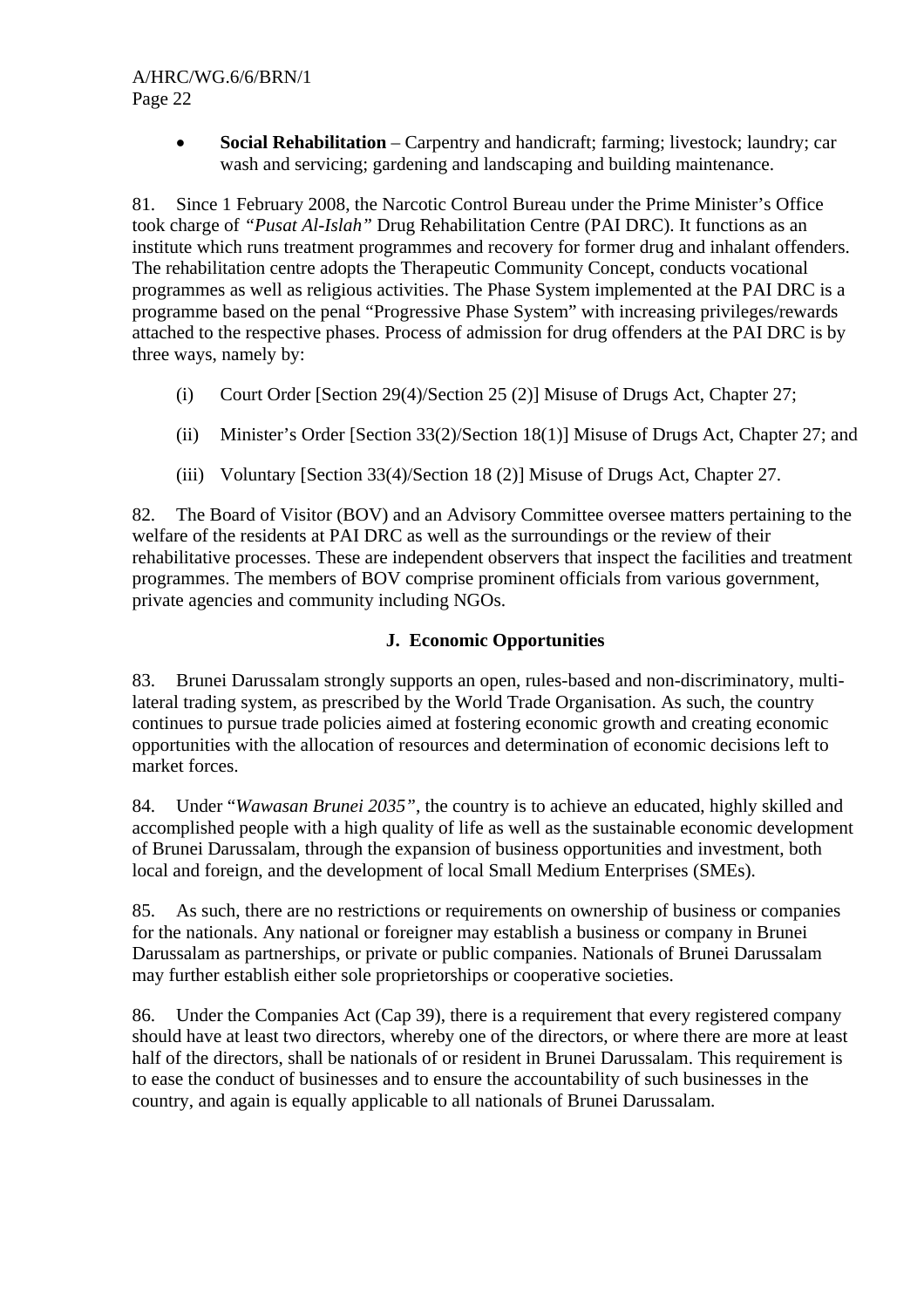87. In June 2001, Brunei Darussalam enacted the Investment Incentives Order to replace the former Investment Incentives Act (Cap 97) to encourage the establishment and development of industrial and other economic enterprises for economic expansion. The new law provides guidelines for granting "pioneer" status to industries and tax relief for foreign and local investment, as well as the possibility of extending tax relief periods.

88. Businesses and companies registered under the Company's Act are eligible for investment incentives under the Investment Incentives Order 2001, and foreign investors, including joint ventures, receive national treatment. This Order simplifies the granting of tax incentives while the Income Tax (Amendment) Order 2001 broadens the areas of tax relief, offered under a range of schemes, including declared "pioneer industry" companies. Certain investment incentives, however, such as SME assistance are limited to nationals of Brunei Darussalam or local companies.

89. In order to achieve economic growth and development, Brunei Darussalam recognises the importance of Human Resource Development to build its capacity and infrastructure and to generate economic opportunities for businesses in the country. As part of the country's efforts to promote such growth and development, Brunei Darussalam negotiates Free Trade Agreements (FTAs) with various dialogue partners, both individually and as part of ASEAN. In these FTA negotiations, Brunei Darussalam has consistently advocated for the benefits of such agreements to apply to both its nationals and permanent residents. Furthermore, many cooperation activities are made available under these FTAs which are designed to strengthen and develop expertise in different areas such as education or business, and opportunities are provided to all nationals and residents to participate in such cooperation activities.

## **VI. CHALLENGES, CONSTRAINTS AND NATIONAL PRIORITIES**

#### **A. Human Development**

90. The country is blessed with economic wealth and social security. Programmes are also developed for the people to upgrade skills as well as be more independent, self reliant, and disciplined society. However, there is still a need to develop greater self-motivation and confidence which include marginalised youth that would ensure them to enter into a highly competitive job market. In order to achieve this vision, Brunei Darussalam need a well structured youth development projects through co-organise programme and technical assistance from international professional bodies.

91. To maintain rapport with grass root leaders of the community, the competency of every level of the local community (heads of wards, villages and Long Houses) is continuously developing thereby giving them equal provision and access to technology through IT training. Computers supplied in the village community centers with internets (E-Mukim and E-Kampung) help to bridge the technological gap of delivering public services on-line. However, challenges remained due to the limited access of some remote villages to network coverage for information and communication technology.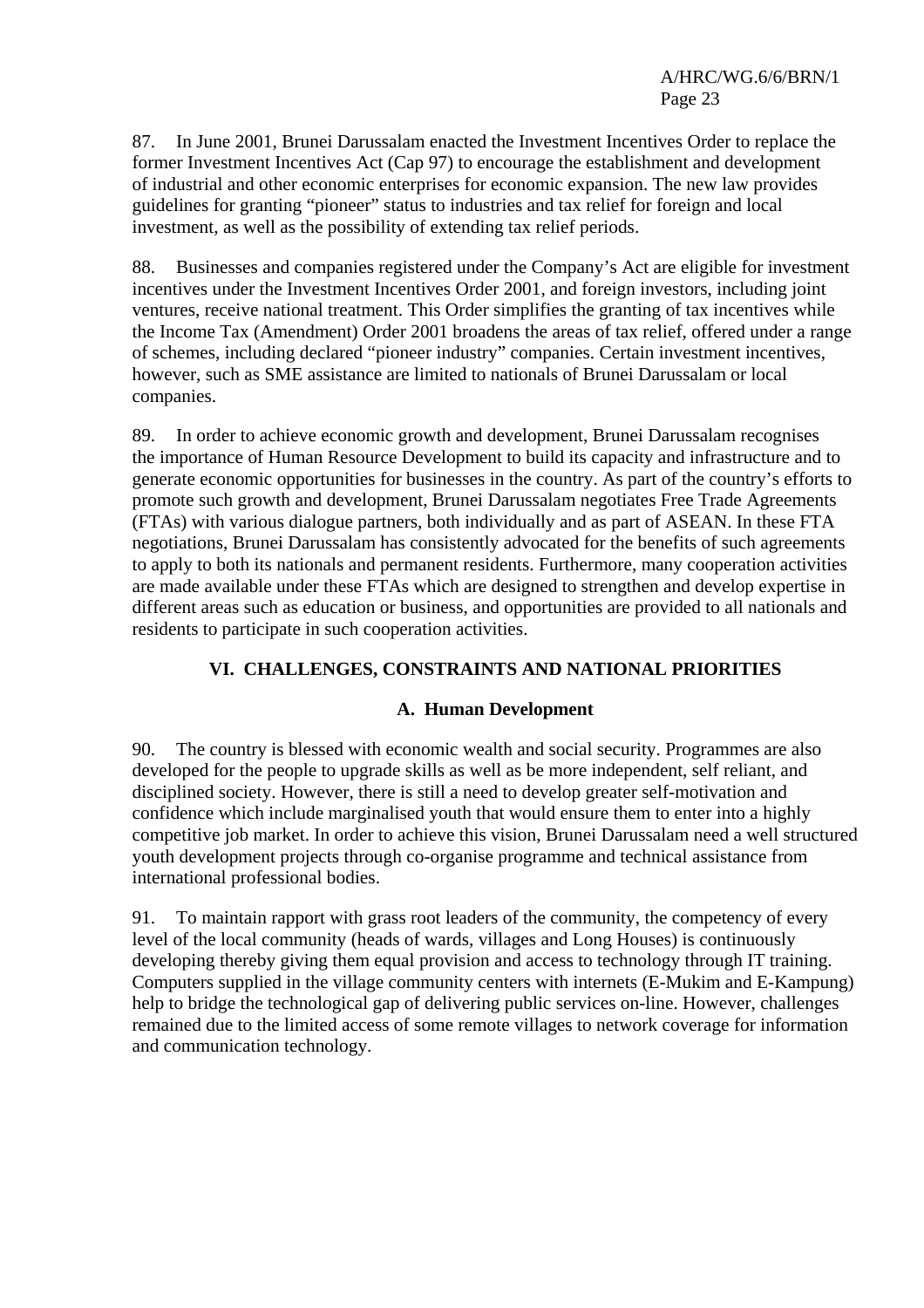## **B. Health Care**

92. With longer life expectancy, the country needs to engage in promoting active ageing so that older persons have a meaningful role in the society. There is also the challenge of promoting healthy lifestyles to avoid greater risk of degenerative disease through health education strategies and activities. These are daunting tasks to ensure preparedness for health contingencies remain active and effective. These include monitoring indicators to detect any resurgence of communicable diseases; maintaining an early warning system for detecting and preventing the invasion of emerging infections and establishing strategies, processes, and infrastructure to deal with local and national disasters.

## **C. Children**

93. Challenges faced with respect to protecting and promoting the rights of the child, include the following:

- The need to strengthen existing mechanism of data collection and indicators disaggregated by gender, age and urban and rural areas. This covers all children up to the age of 18 years with specific emphasis on those who are particularly vulnerable, including child victims of abuse, neglect, or ill-treatment; children with disabilities and adopted children;
- To further increase awareness of children's rights and role/function in family and social settings;
- The need to strengthen and systematise the dissemination of the principles and provisions of the Convention on the Rights of the Child through social mobilisation;
- To further promote on the proper use of technologies, with urgent attention to the internet, television and mobile communications, based on human values, respect for self and others and child rights;
- Train children to be self-sustainable and in resiliency skills to strengthen them in the face of adversity;
- Require technical assistance in term of strengthening the counselling services and training in life skills.

#### **D. Women**

94. Challenges faced with respect to eliminating all forms of discrimination against women, include the following:

- The need to enhance capacity building in gender mainstreaming, such as gender responsive budget, gender responsive policy analysis and advocacy;
- Technical support in engendering statistical system (gender disaggregated data);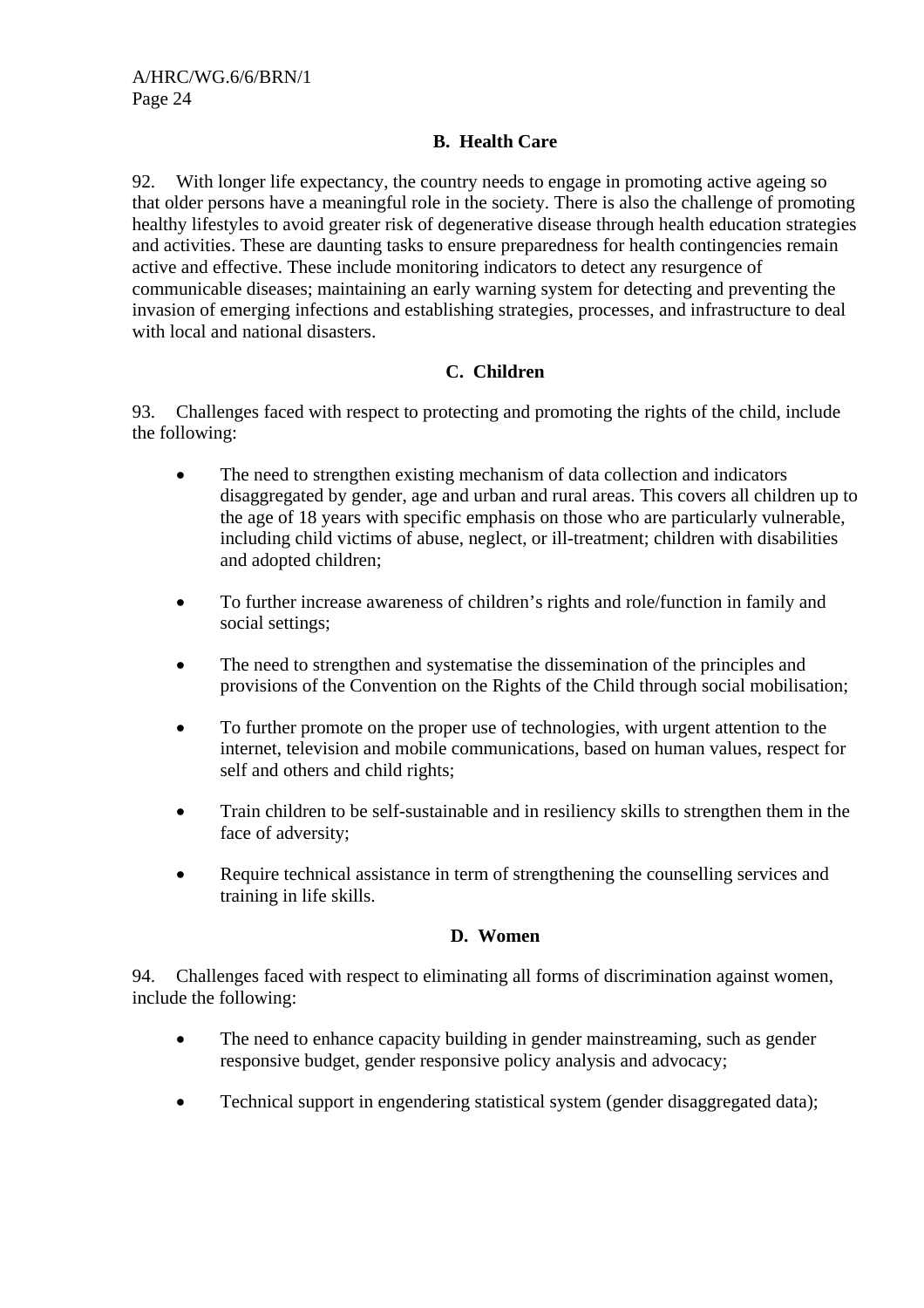• To further educate women on their rights with regard to domestic violence, especially on accessibility to counselling and other forms of assistance and to enhance public awareness and unacceptability of such act.

## **E. Disabilities**

95. Among those challenges faced with respect to protecting the rights of persons with disabilities (on a rights-based approach) to be in line with the Convention, include the following:-

- To further strengthen current mechanism of developing classification of disability based on International Classification of Functioning Disability and Health;
- The need to strengthen existing system of data collection disaggregated by disability in accordance with the International Classification of Functioning Disability and Health;
- To improve relevant education and training for persons with disabilities;
- To increase job opportunities/placements for persons with disabilities;
- To enhance expertise in developing abilities of persons with disabilities;
- To excel in sports for the disabled; and
- To establish Centres of Excellence for special needs students who excel in their studies.

## **F. The Elderly**

96. Brunei Darussalam is to build on its achievements with respect to the elderly, by looking into the following areas:

- To promote active ageing issues by increasing public awareness on the need to appreciate and honour the elderly;
- To enhance family caregiver support programme;
- To enhance volunteer-based home care and day activity centres for elderly;
- To develop an action plan for elderly in-line with Madrid International Plan of Action on Ageing; and
- To further provide subsidies for related services.

## **G. Capacity Building and Technical Assistance**

97. Brunei Darussalam has participated in a number of regional and international events pertaining to human rights. It is also through these avenues that the country has benefited best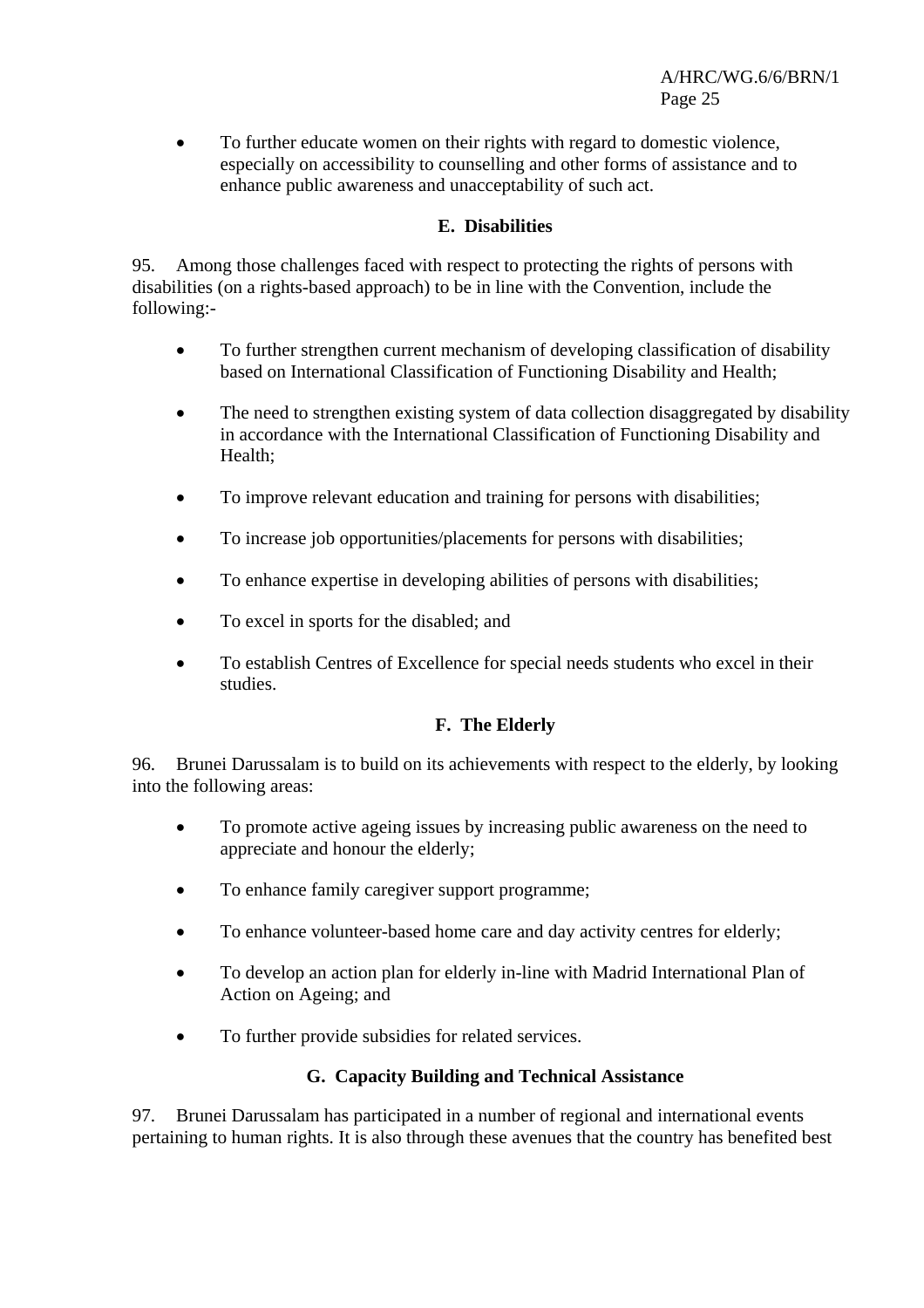practices and experiences on human rights related matters. The government agencies and NGOs in the country have also work with other regional and international bodies such as ACW, UNDP, UNIFEM, UNICEF, Commonwealth Youth Programme (CYP) and International Federation of NGOs for the Prevention of Drug and Substance Abuse (IFNGO). The constraint, however, is due to the lack of human resources that it could only participate in some key events. The lack of expertise also contributes in gaining a better understanding of its obligations in ensuring effective implementation of human rights related treaties that it is a state party and signatory as well as to facilitate in the consideration of its accession to the various international and regional human rights treaties. Thus, Brunei Darussalam looks forward to working with the relevant UN bodies, in this regard.

#### **VII. CONCLUSION**

98. It is with utmost determination of the Government of Brunei Darussalam to ensure the fulfilment of the basic needs of its people, such as providing access to health care, education, adequate shelter and economic opportunities. The Government also continues to explore any possibilities that could help to improve human welfare, including the rights to other basic needs and also strengthen its national capacities through regional and international partnerships.

#### *Notes*

<sup>1</sup> Although this group was established for the preparation of this report, there is an ad-hoc working group which generally addresses the human rights related issues particularly on women and children.

<sup>2</sup> According to the Brunei Nationality Act, there are 7 groups of indigenous peoples namely Belait, Bisayah, Brunei, Dusun, Kedayan, Murut and Tutong.

**3** Bukitans, Dayaks (sea), Dayaks (land), Kalabits, Kayans, Kenyahs, Kajangs, Lugats, Melanaus, Penans, Sians, Tagals, Tabuns and Ukits.

**<sup>4</sup>** "Penghulu" is defined as a Head of Wards. The post of "Penghulu Mukim" will only established when there are four or more heads of villages.

<sup>5</sup> "Mukim" – sub-district. It is made up of several villages. There are 38 mukims in Brunei Darussalam, all subdivisions of the four districts.

<sup>6</sup> Village Consultative Council was established in 1992 and it acts as another channel of consultation, aimed at strengthening the institutional effectiveness of the heads of wards and villages as grassroot leaders. Its formation is also to help inculcate the spirit of nationalism and upholding the aspiration and leadership of His Majesty. The Council plans and organise socio-economic programmes for the wellbeing of the population in their respective areas, and undertake various community activities.

<sup>7</sup> Replacing the senior officials level, which was initially established in early 2000.

**<sup>8</sup>** Students enrolled at these schools requiring a high level of support will have Individual Educational Plans (IEPs) or Remedial Education Plans (REPs) designed to address their areas of diverse learning needs. Their specific learning needs will be met through adaptation and/or modification of the curriculum. Appropriate facilities and assistive technologies are also being provided. Those with hearing, visual or communication problems will have access to specialized equipment and software that will enable them to carry out reading, writing and other learning tasks that were previously difficult or impossible. With the provision of appropriate school infrastructure: facilities, resources and teaching personnel (SENAs, HRTs, Teacher Aides, 'itinerant/resource teacher' as well as relevant specialists), the level of access to schools and learning for children with special needs will be raised to ensure that all children are in school and learning to their fullest capacity, as well as ensuring equity in the classroom, in learning materials, in teaching and learning processes, in school policies, and in monitoring learning outcomes.

<sup>9</sup> The SPN21 is regarded by the Ministry of Education as a common platform for realising its strategic plan as well as its vision and mission.